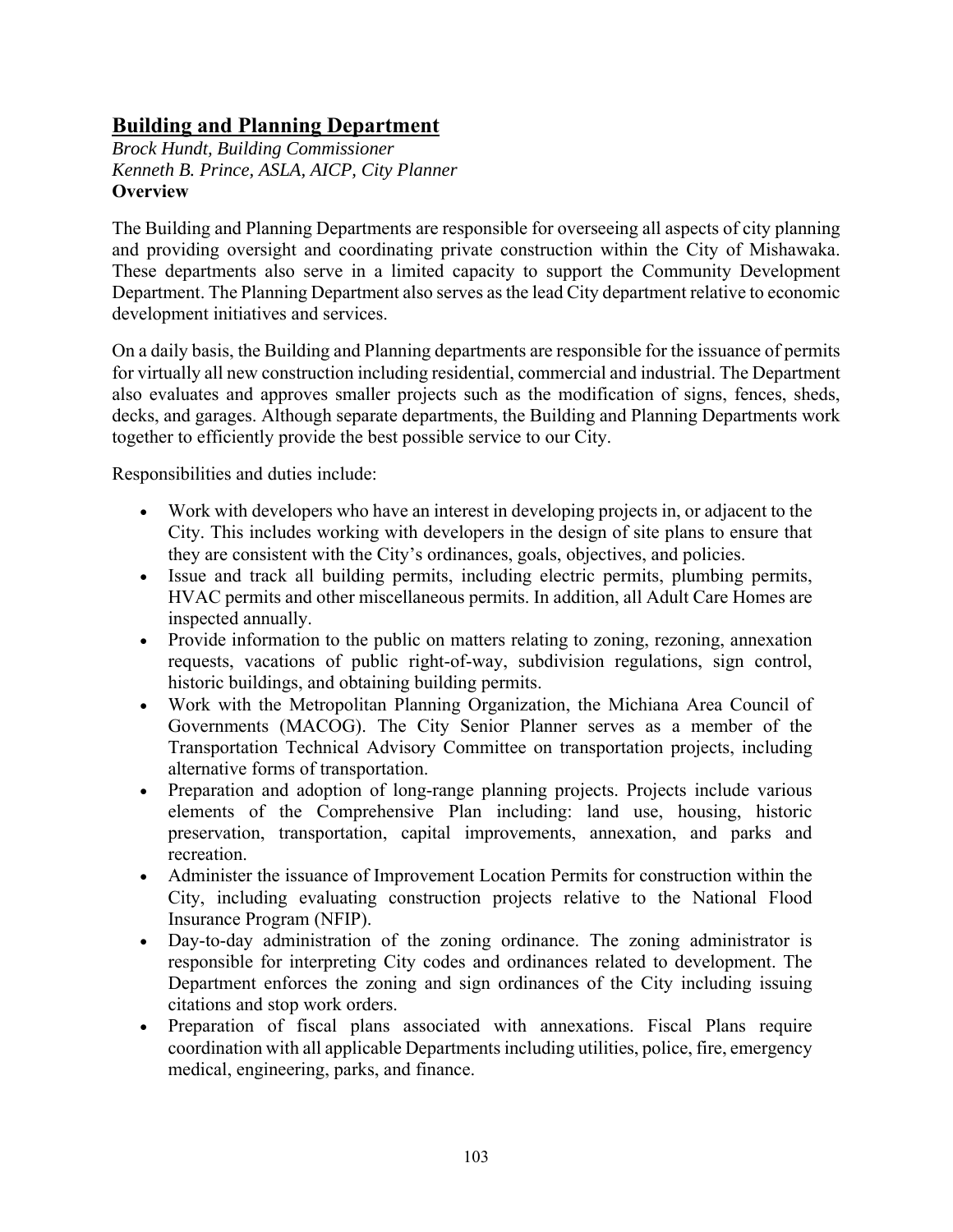- Coordination with the Information Technology Department on the implementation and continual maintenance of the City's Geographic Information System (GIS).
- Prepare revisions and updates to land use codes and ordinances. Responsible for preparing Historic Preservation Districts including ordinances, maps, preservation guidelines and standards.
- Prepare budgets, work program and annual report for the Department. Annual evaluation of the previous year, identification of development trends, identification of future projects and funding allocations.
- Work with industry and businesses on tax abatement requests and compliance reporting. Makes recommendations to the Mayor, Redevelopment Commission and Common Council concerning economic development issues.
- Provide staff support to the City Redevelopment Commission including the drafting of development agreements with other public and private entities. Review and prepare amendments to Tax Increment Financing Districts.
- Manages Tax Increment Finance (TIF) District funds. Works with the Mayor and City Engineer to determine funding priorities to be presented to the Redevelopment Commission concerning the expenditure of TIF funds on a yearly basis.

## **Building Department**

Whether we are in our homes, workplaces, schools, or places of entertainment, we rely on the safety of the structures that surround us. This underscores the importance of modern building codes and their enforcement. The structural integrity of a building, the means of egress, fire suppression systems, smoke alarms, safe electrical wiring, proper sanitation, safe heating, and the energy efficiency of buildings are ensured by building code requirements.

Residential building codes are for the personal safety of your family and guests invited into your home and to ensure the economic well-being of the community by reducing the potential for spread of fire and disease, the conservation of energy and to protect future home purchasers who deserve reasonable assurance that the home they buy will be safe and secure.

Commercial building codes help to provide safe means of egress, structural integrity, reduced risk of the spreading of fire or disease and provide safety to all public who enter a commercial building. Most aspects of building construction, whether electrical, HVAC, plumbing, fire suppression or structural integrity represent a potential hazard to building occupants and users. Building codes provide safeguards to help reduce those risks. Although no code can completely eliminate risk, reducing risk to an acceptable level is the goal of building codes. The Building Department helps to ensure codes are followed and helps the builder, owner or tenant meet code requirements. Most of this is done through the inspection process.

In 2020, the Building Department conducted 2,651 inspections. This is just under the 2,703 inspections that were performed in 2019 despite the impacts and changes to construction activity as a result of the COVID-19 pandemic. Each inspector typically conducts 4 to 7 inspections per workday. Approximately 40 to 60 minutes are spent per inspection. Other building department duties include review of building design drawings and meetings with contractors, owners, and tenants to explain and help with building code interpretation and enforcement.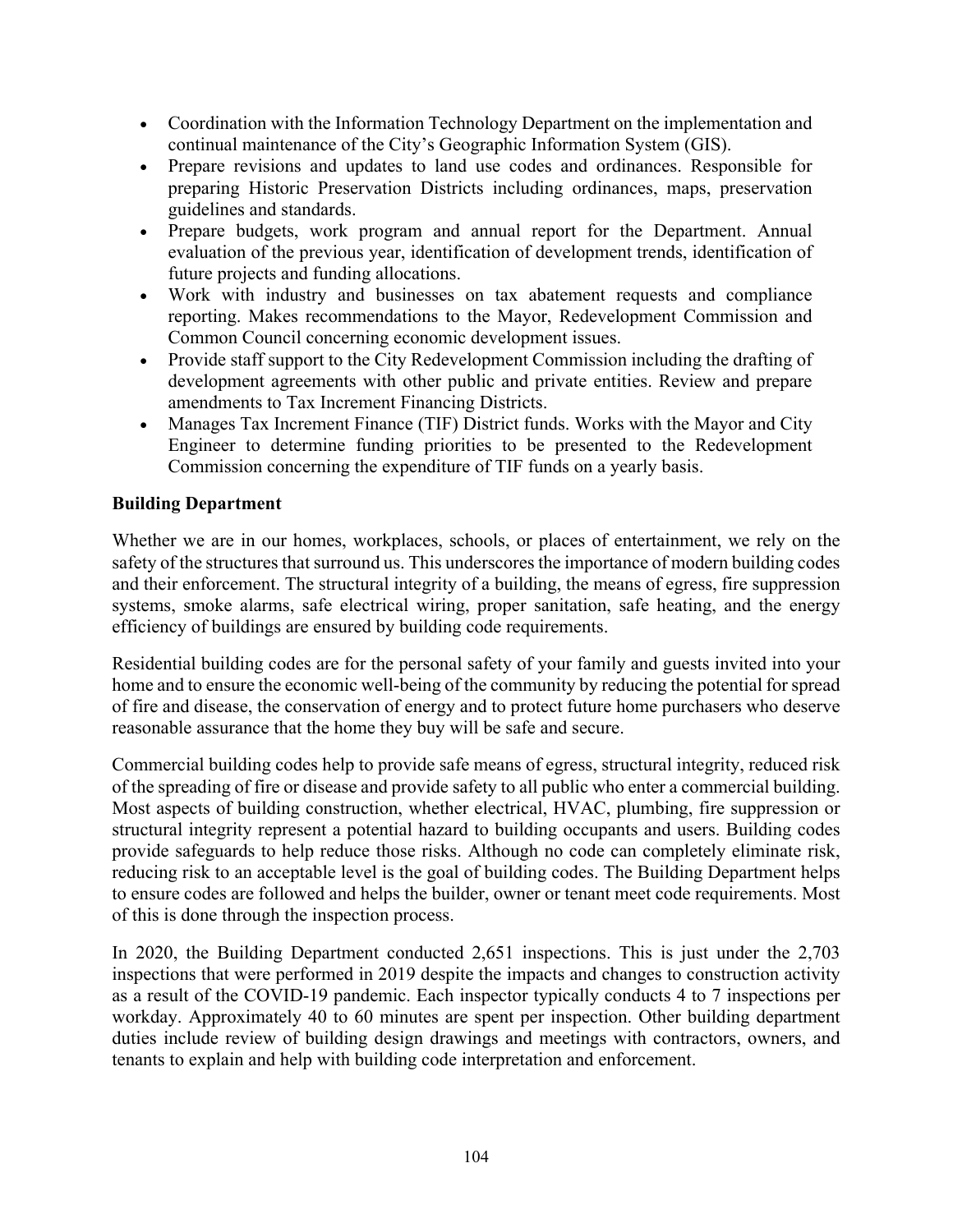The Building Department continues to become more knowledgeable in the evolving building code. All inspectors have been trained to become combination inspectors, better serving the community and the public.

By enforcing building code requirements, the buildings and homes in the City of Mishawaka will be structurally and mechanically sound. The Building Department will continue to become more efficient in the inspection process, as well as more knowledgeable and accessible to our clients.

### **Building and Development Activity**

The City of Mishawaka continued to grow in 2020 although at a slower pace. The City issued permits with a total estimated construction cost of \$61 million dollars. This is significantly less than the \$79.7 million dollars of 2019. In comparison, our largest construction year this past decade occurred in 2018 with a total estimated construction cost of 158 million dollars.

In 2020, permits were issued for 65 new single-family homes, up from the 58 new single-family home permits that were issued in 2019. As indicated in previous reports, this is still significantly lower than the number of single-family home starts that occurred prior to 2007. Our continued residential growth is still significant. This single-family home growth combined with the continued growth of multiple family housing that has grown over time contributes to a healthy and diverse housing market in the City.

### **Continued Commercial Growth**

In 2020, commercial permits were issued with an estimated construction cost of 40.7 million dollars. This is much less than the 62.7 million dollars of commercial permits issued in 2019. This is also below our 10-year average for City growth as a whole. Although this number can fluctuate significantly from year-to-year based on the timing of when permits are pulled for a few large projects, 2020 was unique in that there no large projects started. By the numbers, 9 new commercial building permits were pulled for new freestanding buildings in 2020 which is identical to the 9 started in 2019.

The difference between years is based on the size of the projects started. The two largest permits pulled in 2020 were both remodels that occurred within existing buildings. The single largest permit was for the Dental Alliance at 112 Ironworks Avenue with an estimated remodel construction cost of 3.8 million dollars. Another large remodel project for 2020 included the St. Joseph Regional Medical Center that had an estimated construction cost of 3.6 million dollars. For comparison, the two largest commercial construction



*112 Ironworks Avenue – Dental Care Alliance February, 2021* 

permits issued in 2019 were both new construction and combined had an estimated construction value of close to 30 million dollars.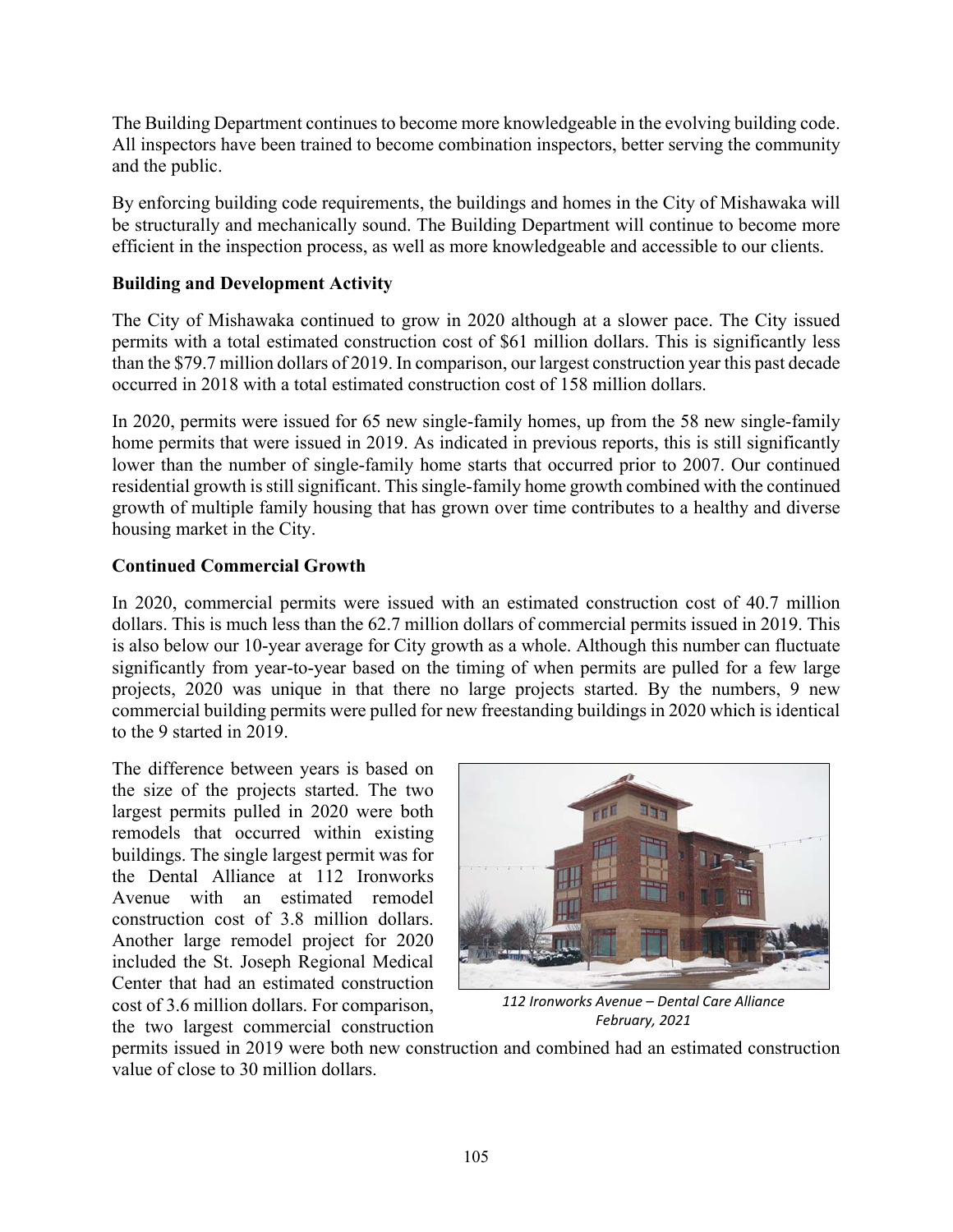The fees generated by the Building Department are intended to significantly cover the costs of administering development in the City. The City through its fee structure has determined that the fairest way to assess a fee is when a project is being constructed the administrative costs can be rolled into the project cost as a small percentage. In 2020 the Building Department collected fees totaling \$490,208. Since fees are based in part on the value of the project and not the number of inspections, this is

| Top 11 2020 Permits by Estimated Construction Cost |                        |        |  |
|----------------------------------------------------|------------------------|--------|--|
| <b>Dental Care Alliance</b>                        | 112 Iron Works Ave     | \$3.8M |  |
| St. Joe. Med Center                                | 5215 Holy Cross Pkwy   | \$3.6M |  |
| <b>Bethel Training Center</b>                      | 705 Lowell Ave         | \$3.3M |  |
| <b>Medical Center</b>                              | 4020 Edison Lakes Pkwy | \$3.2M |  |
| Main St Village Rehab                              | 5629 Sterling Dr       | \$2.7M |  |
| All Secure Storage                                 | 255 Elmwood            | \$2.2M |  |
| Johns Auto Spa                                     | 2315 Grape Rd          | \$2.1M |  |
| Adventureplex                                      | 1018 Edison Rd         | \$1.5M |  |
| <b>Mission BBQ</b>                                 | 5230 Main St           | \$1.4M |  |
| Murphy Rice Law Office                             | 303 First St           | \$1.2M |  |
| <b>Raising Cain</b>                                | 5212 Main St           | \$1.2M |  |

significantly lower than the \$619,685 collected in 2019. On average, the fees charged by the Building Department represent less than one half of one percent of estimated construction costs for a given project.

The Planning Department fee structure is designed to cover only a portion of the costs of running the department. Many of the functions of the department are directed at guiding individuals through the development process that the average person may have trouble navigating without professional assistance. In 2020, the Planning Department collected fees totaling \$51,354. This is up from the \$47,623 collected in in 2019.

| Year            | <b>Estimated</b><br><b>Construction Value</b> | <b>Dollar</b><br>Change | Percentage<br>Change |
|-----------------|-----------------------------------------------|-------------------------|----------------------|
| 2011            | 45.0 Million                                  | $+2.0$ Million          | $+4.4%$              |
| 2012            | 52.0 Million                                  | $+7.0$ Million          | $+13.5%$             |
| 2013            | 53.4 Million                                  | $+1.4$ Million          | $+2.6%$              |
| 2014            | 67.8 Million                                  | $+14.4$ Million         | $+21.2%$             |
| 2015            | 85.2 Million                                  | $+17.4$ Million         | $+20.4%$             |
| 2016            | 98.4 Million                                  | +13.2 Million           | $+13.4%$             |
| 2017            | 136.4 Million                                 | $+38.0$ Million         | $+27.9%$             |
| 2018            | 158.0 Million                                 | $+21.6$ Million         | $+13.7%$             |
| 2019            | 79.7 Million                                  | -78.3 Million           | $-98.2%$             |
| 2020            | 61.0 Million                                  | -18.7 Million           | $-30.7%$             |
| 10-Year Total   | 836.9 Million                                 |                         |                      |
| 10-Year Average | 83.7 Million                                  | +1.8 million / year     | $-1.2\%$ / year      |

#### *Construction Activity Analysis*

As a City, Mishawaka continues to reap the benefits of our geographic location being centered in the region. The City has promoted development with long-term strategic decision making such as the continued investments made downtown, the extension of infrastructure to the Exit 83 interchange of the Indiana Toll Road, and the creation of a medical hub with the relocation of the St. Joseph Regional Medical Center, the construction of the VA Clinic, and the Beacon Health System expansion on Beacon Parkway.

From 2013 to 2018 the City experienced five straight years of double-digit percentage growth from year to year. In 2019, the 79.7 million total estimated construction cost fell back to a level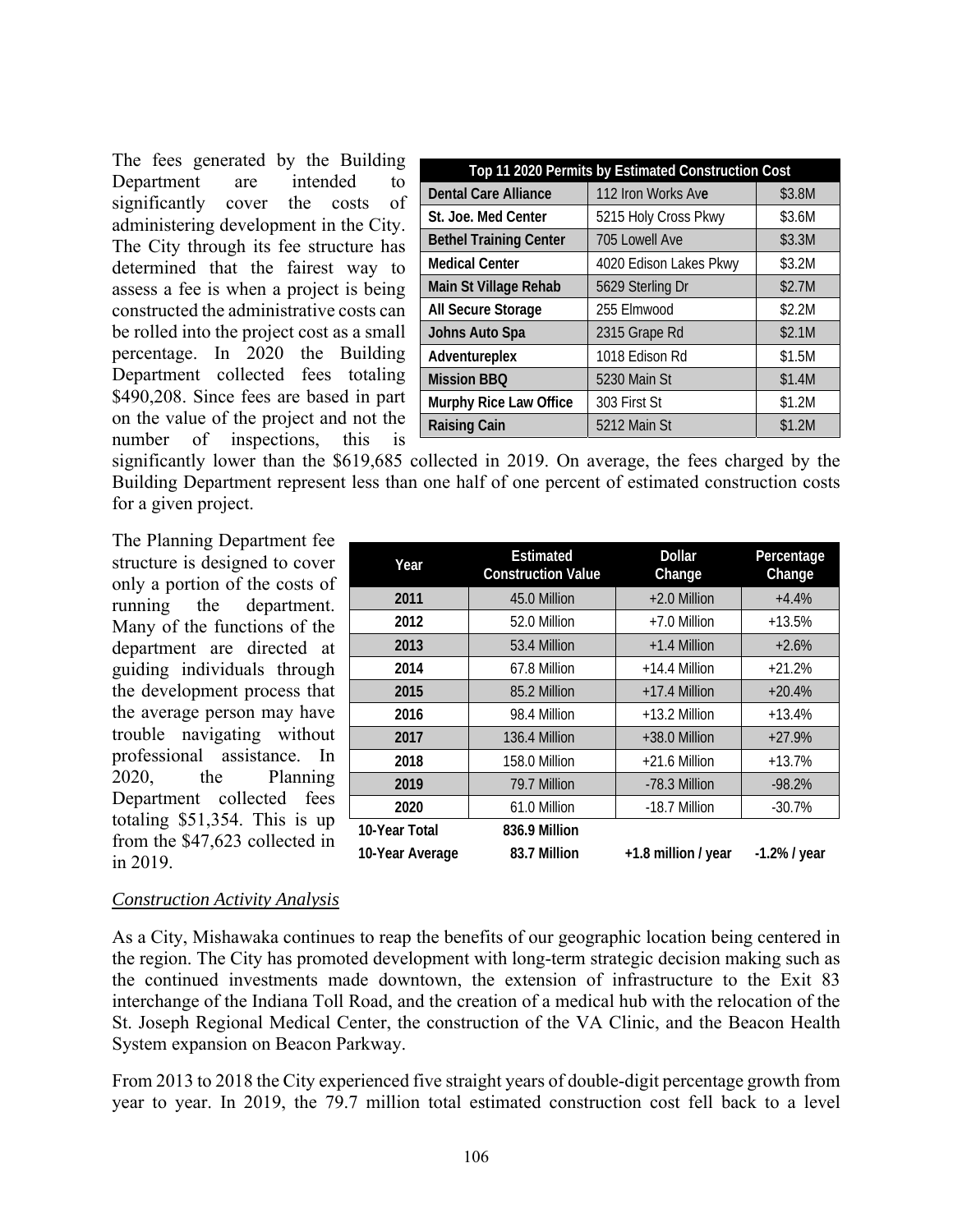consistent with dollar growth levels seen in 2014 and 2015 which was also consistent with the City's 10-year average. In 2020, the 61-million-dollar total estimated construction cost is roughly 28% below our 10-year average. This drop in construction can at least be partly attributed to the impacts of the COVID-19 pandemic. Consistent with national trends during the pandemic, our residential activity remained steady with remodels even increasing slightly. This is consistent with the general population being home and undertaking projects based on time and/or need associated with working from home. At the same time, commercial businesses struggled and worked to stay open and provide services while protecting employees and customers. The most challenge fell upon service commercial businesses and restaurants. In 2020, commercial remodels dropped by almost 50% compared to 2019 permit activity.

Despite the downturn in Mishawaka's construction numbers in 2020, the long-term forecast remains promising. As vaccinations occur and activities can be opened up without the social distancing and restrictions imposed by the pandemic, companies will reassess long term goals and expansion plans. Although numerous businesses have closed or have been left with less financial capacity, other sectors have grown and have seen record profits. Industry analysts estimate that many consumer behaviors have likely permanently changed as a result of the pandemic. In Mishawaka, we have seen many businesses make changes on the fly to deal with more drive through, curb side pickup, and delivery services as part of normal operations. In 2021 and beyond there will be a demand for reinvestment and growth as various entities will look again to make strategic investments.

Consistent with the pandemic, activity is expected to be slow at the start of 2021 and will likely pick up toward the end of the year. Knowing that there is both hardship and penned up demand in our market, we think it is reasonable to expect an average year of construction in 2021. The City's planned stimulus bond issue should help insure a minimum level of construction in 2021.

### **2020 Planning and Building Permits**

A summary of the 2020 permit activity is as follows:

### *Residential*

- 20.3 million in estimated construction costs (\$3.3 million more than 2019)
	- <sup>o</sup> 65 new single-family homes
	- <sup>o</sup> 676 residential alterations/additions

## *Multi-Family*

• No new permits occurred in 2020

## *Commercial / Industrial*

- 40.7 million in estimated construction costs (\$22 million less than 2019)
	- <sup>o</sup> 9 new commercial buildings
	- <sup>o</sup> 107 alterations/additions (down from 209 in 2019)

| <b>New Single-Family Home</b><br><b>Construction by Year</b> |           |  |
|--------------------------------------------------------------|-----------|--|
| 2020                                                         | 65 Homes  |  |
| 2019                                                         | 58 Homes  |  |
| 2018                                                         | 56 Homes  |  |
| 2017                                                         | 78 Homes  |  |
| 2016                                                         | 36 Homes  |  |
| 2015                                                         | 47 Homes  |  |
| 2014                                                         | 43 Homes  |  |
| 2013                                                         | 39 Homes  |  |
| 2012                                                         | 28 Homes  |  |
| 2011                                                         | 22 Homes  |  |
| 2010                                                         | 22 Homes  |  |
| 2009                                                         | 32 Homes  |  |
| 2008                                                         | 46 Homes  |  |
| 2007                                                         | 112 Homes |  |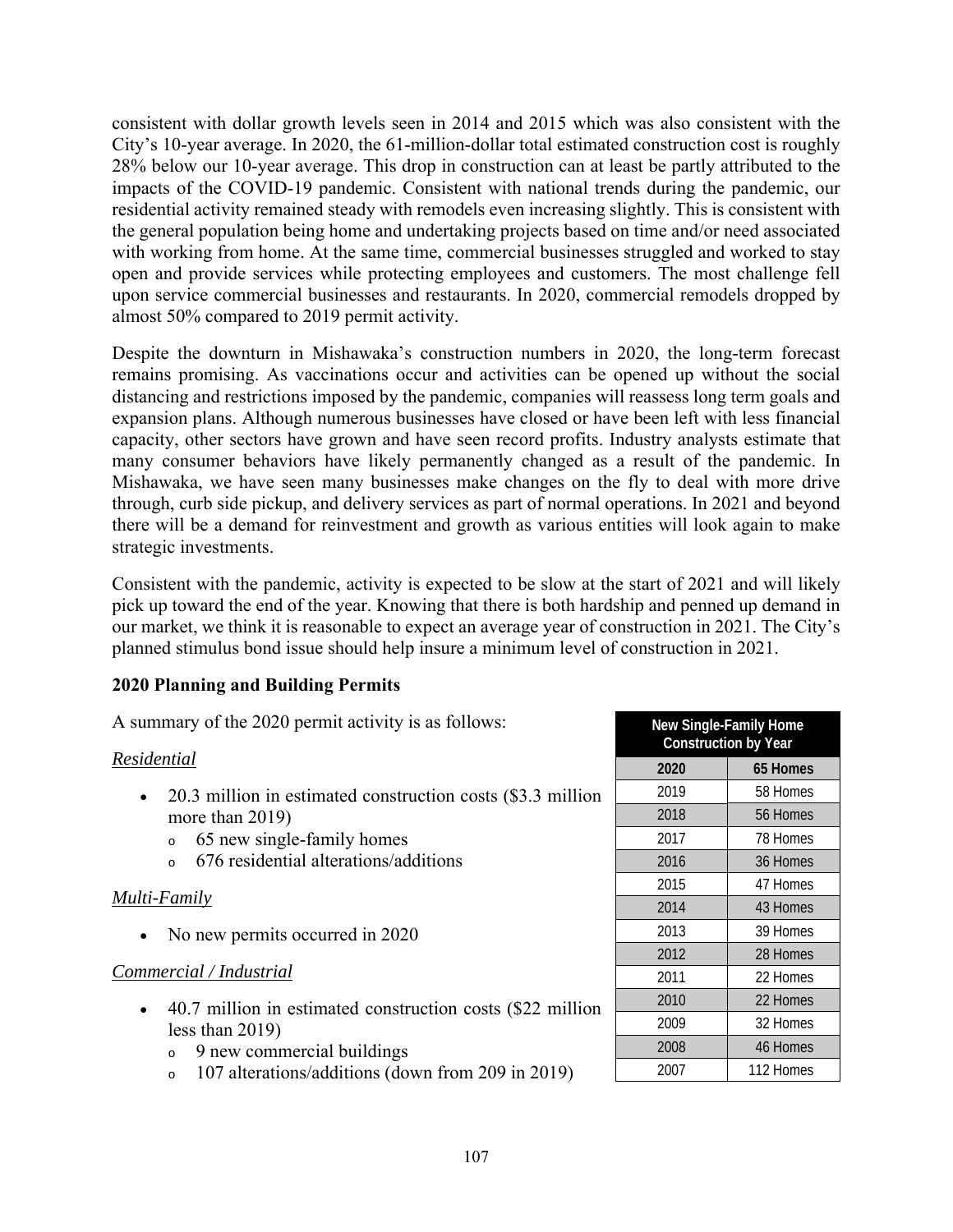### **Annexations**

The City continues to grow in a steady and orderly fashion. There were five voluntary annexations, adding approximately 13.2 acres in area to the City in 2020. This represents an increase of 0.02 square miles. In comparison, the City grew by 6.6 acres in 2019. The existing area within the City limits, according to our Geographic Information System, is now 18.25 square miles.

2020 annexations included:

1. **Judy L. Davis (Owner) / The Plaza Phase III, LLC (Contingent Purchaser) – Part of 54655 Fir Road**

1.26 acres annexed and zoned C-1 General Commercial to allow for the expansion of the Plaza at Day and Fir office complex. The property is currently under development to provide additional parking and access to Fir Road and includes new landscaping, fencing, storm water drainage, and lighting improvements.

#### 2. **RH Line, LLC – 52921, 52885, 52861 and 52841 Fir Road**

3.76 acres annexed and zoned C-1 General Commercial to allow for a mixed-use development to include a medical office, multi-tenant retail building, and continued use of an existing residential house. Immediate development plans have been approved for an approximate 7,500 sq. ft. medical building anticipated for construction in early 2021. The development will also include a parking lot, landscaping/screening, storm water drainage, and other related infrastructure improvements.

### 3. **CVA Development, LLC – 16813 Douglas Road**

1.07 acres annexed and zoned C-1 General Commercial for a future veterinary office. Construction on an anticipated 2,500 sq. ft. building is not planned until early 2025.

### 4. **AWT, Inc. – 1141 & 1241 E. Twelfth Street**

3.46 acres annexed and zoned I-1 Light Industrial for the expansion of an adjacent manufacturing business. Adorn Engineered Components occupies two existing structures on the property and has future plans to connect them via a building addition. No anticipated date for construction was given.

#### 5. **Lionshead Development, LLC – 15165, 15195 and 15201 Cleveland Road**

3.4 acres annexed and zoned R-3 Multi-Family Residential to allow for the construction of a 64 unit multi-family residential townhome development. The property will be added to an adjacent 3 acre area annexed in 2016. The developer anticipates construction in three phases with the initial phase to begin in 2021.

#### **Downtown Development**

#### *Mill at Ironworks Plaza*

It has been over 5 years since the State of Indiana proposed an initiative to help thwart the ongoing brain drain occurring in the State of Indiana. Specifically, the trend has been that a disproportionate number of Indiana's college graduates end up leaving the state to find work or pursue a career in cities such as Chicago and other large metropolitan areas. These young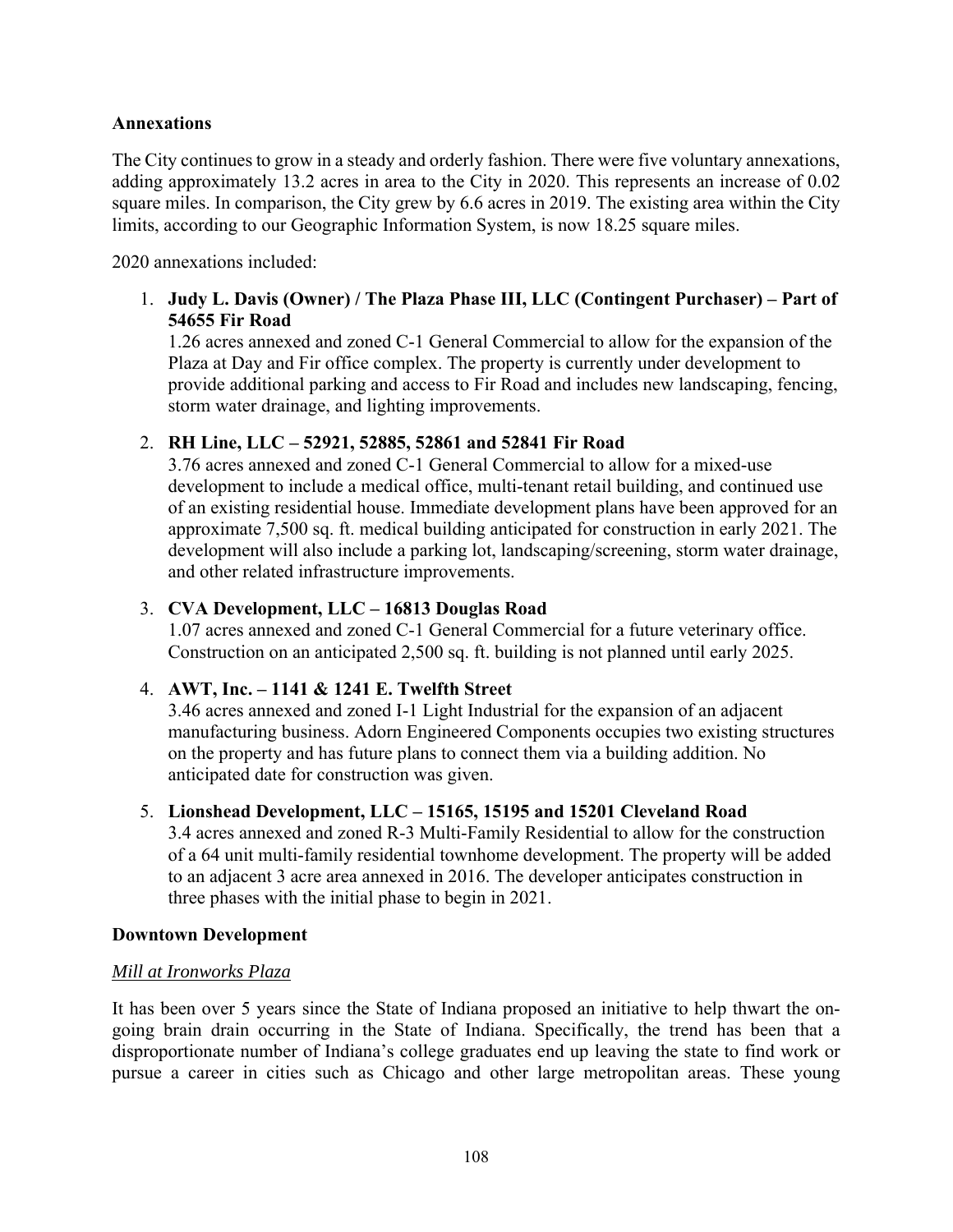professionals had been leaving not just to find work matching their education, they were leaving seeking a specific quality of life.

An outcome of this initiative was that Indianapolis based developer Flaherty and Collins received close to 5 million dollars of Regional City funds to construct the Mill at Ironworks Plaza. This mixed-use development with lower level commercial and higher end residential apartments features high quality amenities and common areas intended to attract a broad range of tenants, including the desired young professionals.



*The Mill – North Entry & Leasing Area* 

*The Mill – Inside Courtyard*

The building started leasing in late 2019. In 2020, the building continued to lease up well even during the pandemic. At the end of 2020, the residential units in the building were 90% occupied. Flaherty and Collins who owns many projects like these over multiple states indicated that this project in Mishawaka was one of their best performers during the pandemic. We heard multiple stories of those that were forced to work from home during the pandemic chose to leave metropolitan areas like Chicago for Mishawaka because of the availability of this type of new urban housing. We have been told by the developer that once the pandemic restrictions are lifted, they are close to signing restaurants for the end caps that will join the Kalon Salon and Jack's Donuts as commercial tenants.

### *Ironworks Plaza/Beutter Park ICE building*

Beutter Park is already the City of Mishawaka's signature urban park with the beauty of sculptures, 30,000 plants, and cascading waterfalls in the re-established mill race of the factories that once stood here. It is the past home to the summer concert series and is the centerpiece of the City's park system located along the Mishawaka Riverwalk a multi-use path that connects thousands of homes and seven City parks.

For almost two decades in marketing downtown Mishawaka for redevelopment, one of the concerns that has been routinely brought up has been the apparent minimal activities that are available in winter. This is viewed as a negative, not only for Mishawaka's downtown, but for the region as a whole. We routinely hear that the one thing we cannot change is the weather. One thing we can change is our collective attitude toward the weather and its impact on how livable our region can be. Once completed, we believe that the Ironworks Plaza improvements and ICE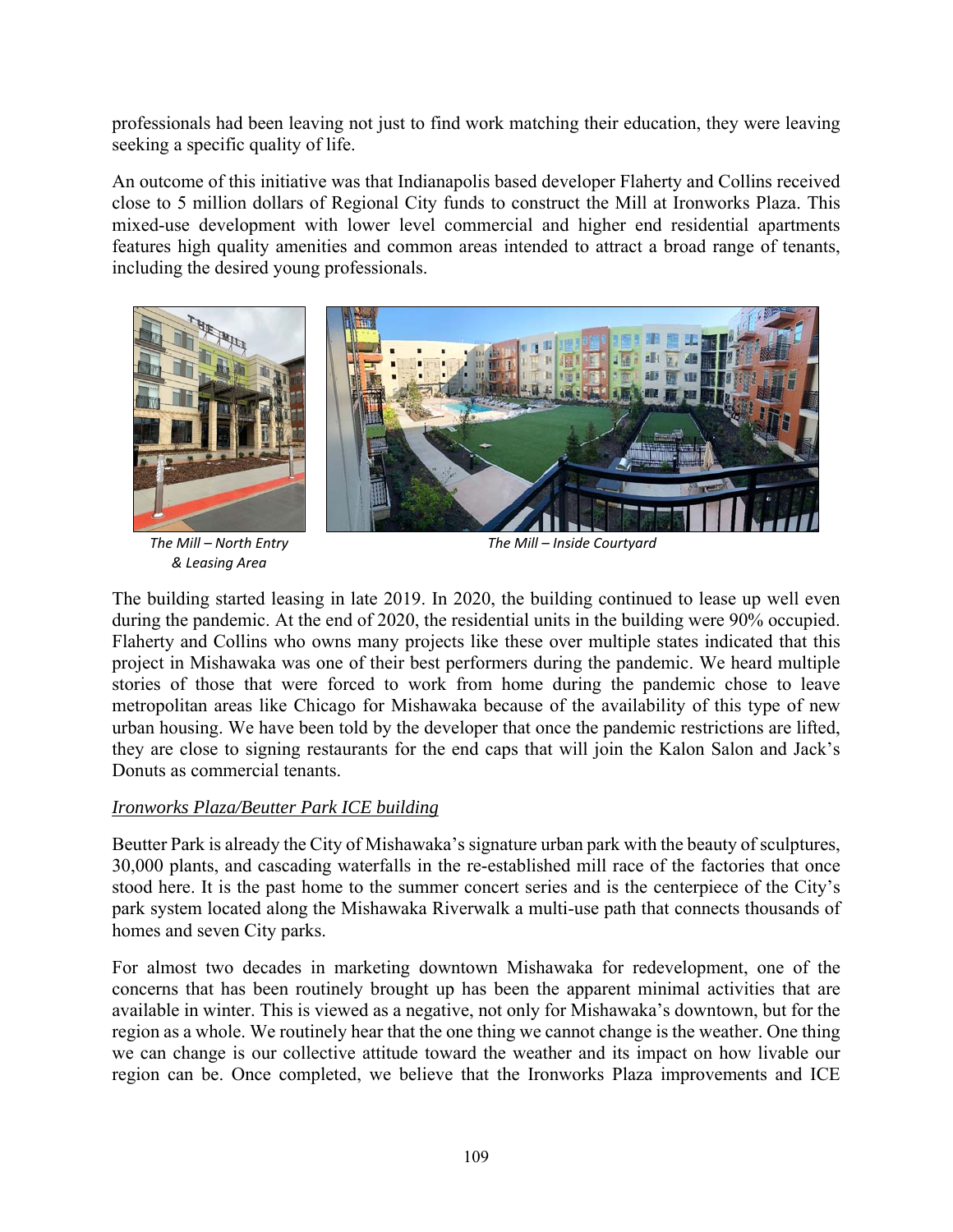building will turn Beutter Park into a year-round attraction and will become one of the signature "things" do in the South Bend/Elkhart region.

The project as currently envisioned includes a variety of components:

### *Skating Path / Winter Activity Area*

One of the challenges in this region is embracing outdoor winter activities. The Skating Path / Winter Activity Area not only provide an activity, but in connecting it to the Signature Café, the close location of other restaurants, the downtown, and the Riverwalk, the amenity has the ability to attract people even if they are not directly participating by skating. We love Elkhart's NIBCO park, and wanted to use a similar theme but place it in an environment where diverse downtown uses add to the attraction. We are looking at this as a Mishawaka's scaled down version of Rockefeller Center. The urban setting, the café', the art, the immediately adjacent housing, the Riverwalk, and restaurants all contribute to the activity. The building required a sensitive design containing three distinct uses: a café, the rink functions, and an event center. The rink portion of the building will have lockers, warming area, skate rental, and room for maintenance, mechanicals, and Zamboni storage.

This proposed rink facility is intended to replace the City's current rink in Merrifield Park which is at the end of its useful life. The event space was added to take advantage of the geographically prominent position of the building and to fulfill a need for event space that has been identified by the City Parks Department. Compared to other venues in our park system, this will be "high end" event space available for rental. This event space will provide perhaps the best views of the St. Joseph River and Beutter Park in the City.

### *Signature Café*

One of the elements that separate the proposed Beutter Park improvements from other park venues is the type of café envisioned. Although the café building will be owned by the City, the space is intended to be leased to a private entity, likely at a below market rate in order to incentivize providing the desired unique eatery/coffee house/dessert/evening drink destination. A modern décor of glass, steel and wood with stone accents is envisioned. The Café will have its own outdoor seating area and will contain an indoor/outdoor fireplace contributing to the winter ambiance and activities.

### *Ironworks Plaza*

The proposed plaza, set in the middle of Beutter Park off of Ironworks Avenue is set up as a pedestrian friendly open area with a modern pavilion/event tent area that in the summer will be used for a variety of activities including registration for runs, outdoor performances, markets, and even weddings. In the winter, the main portion of the plaza will be used for skating, and the small stage will be used to display the official City Christmas tree.

#### *2020 Progress*

In 2020, the City completed two phases of the construction of Ironworks Plaza that included the Picnic Area/Beer Garden/Picnic Space that has now been branded as the "Ball-Band Biergarten" and a series of infrastructure improvements to serve the redevelopment of the greater area.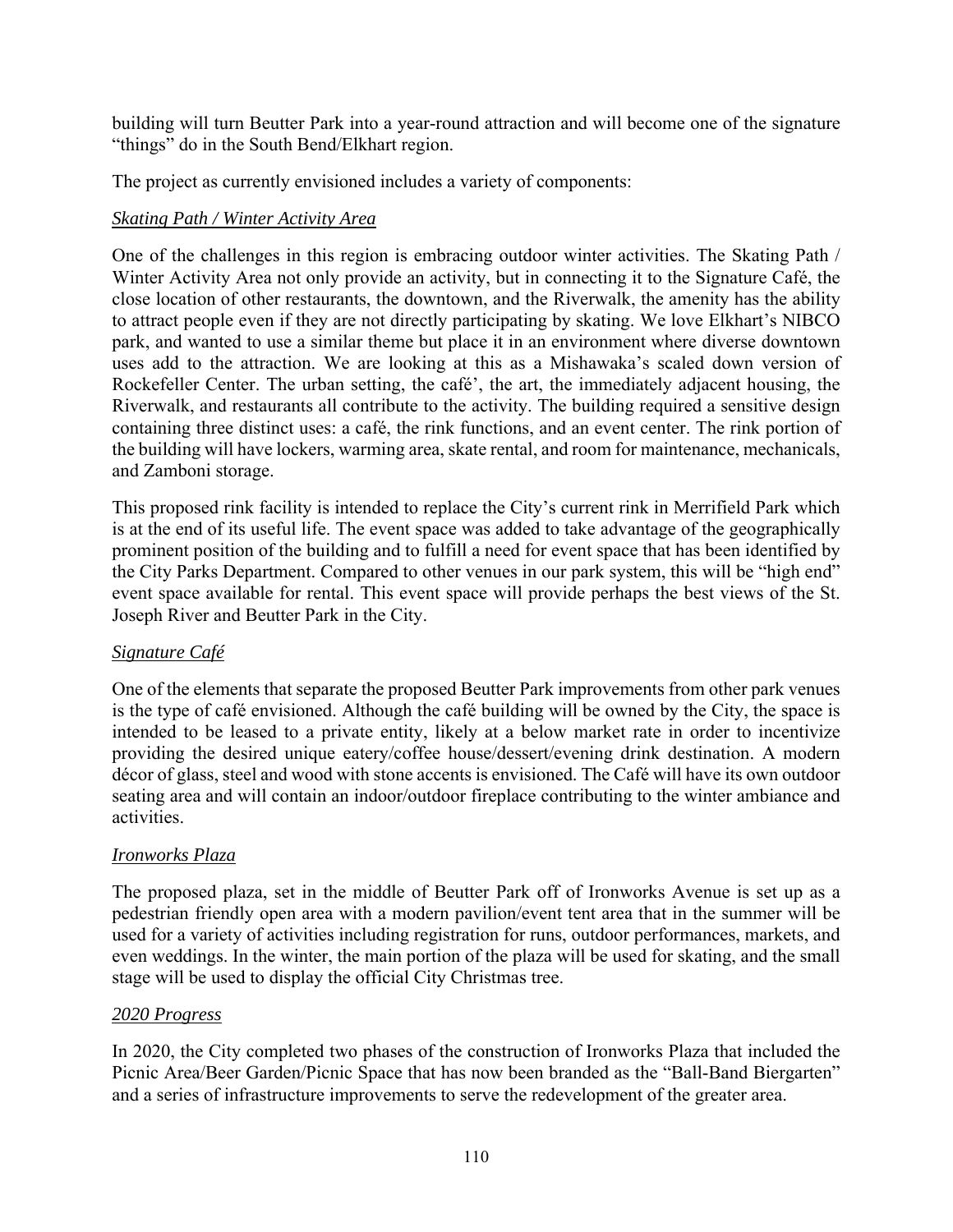#### *Picnic Area / Beer Garden / Restrooms*

The City felt that eating and drinking outside in an urban park was a critical component of our on-going park improvements. Serving liquor requires the area to be separated from the other areas during events, but on a year-round basis this area is open to the public to be used for picnics and seating. The overhead lighting and the architectural theme of the café included glass, steel, and wood with stone accents. This replaced the temporary asphalt area with picnic tables that the City constructed after the completion of the original park more than a fifteen years ago.



*Ball‐Band Biergarten – Summer, 2020* 

With the pandemic, our scheduled opening was moved from Memorial Day to the Fourth of July weekend. Our opening event honored and celebrated the life of former Mayor Bob Beutter who passed away in January of 2020. Bob's wife, May, indicated that one of the first public events they held was having a root beer social, and we continued that tradition in Bob's memory.

One of the unintended benefits of the space is that it provided a gathering spot where people could meet outside with social distancing in compliance with pandemic orders and guidelines.

Another part of our 2020 construction project included the entrance to the future Ironworks Plaza event area. The City was able to install our latest art in public places project. The stainless steel salmon sculptures are the creation of local artist Steve L. Depositar, Sr. The sculpture has been named by the artist as Mors magnus Piscium, which is Latin for" Big Steel Fish". Each 100 lb. fish is formed from flat 11-gauge stainless steel. Shaped, welded and ground textured. This element adds to the visual



*Ironworks Plaza – Mors magnus Piscum Sculpture Summer, 2020* 

transformation of this former industrial site and contributes to the established theme of Robert C. Beutter River Park. The artist's intent was to create a visceral relationship between the visitor this land and waterway.

In the artist's own words, "For millennia, generations have occupied this site and each transformation has contributed to our existence. The flowing waters and new landscape represent a moment in an ever-changing world. These gleaming sculptures represent life seldom recognized, but always running underneath these headwaters, unique and vital to our existence."

Currently, the City Administration is working with the Common Council to issue a TIF bond in 2021 to fund the completion of this project and allow for its construction in 2021/2022. If the bond is approved, our current estimate is that this project will be completed and fully open in late 2022.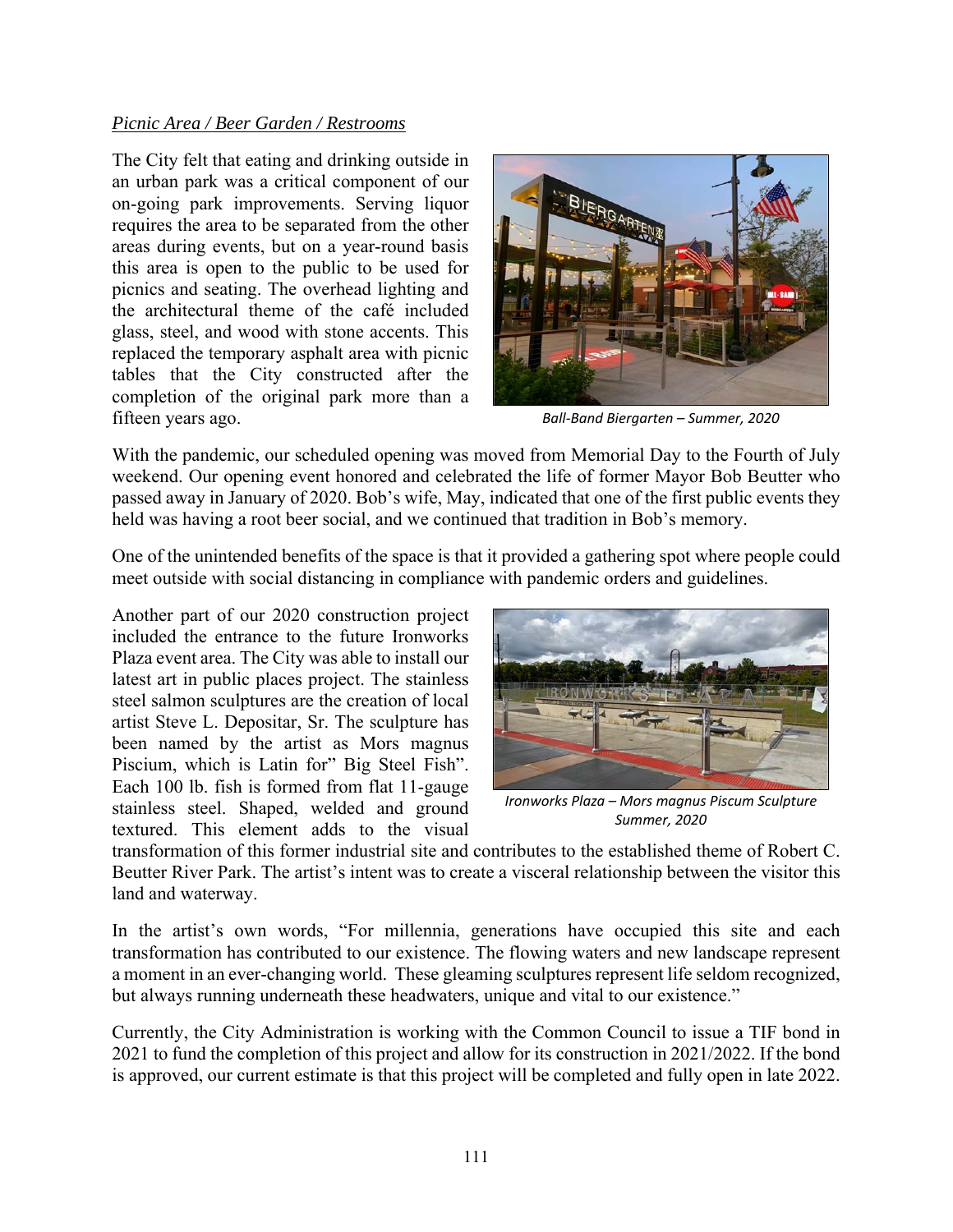### *Front Street Opportunity Fund LLC*

As reported last year, in 2018, the City Redevelopment Commission approved a development agreement with Front Street Opportunity Fund LLC. This is for the development of a mixed use commercial and residential building located on the block bordered by Front Street, First Street, Hill Street, and Spring Street (between Mill Street and Jesus restaurant). The development team includes J. Patrick Matthews who has had success with many projects including student housing adjacent to Notre Dame, Joe Grabill Sr. who has extensive local commercial real estate and development experience, and the Architectural design is being performed by Spalding Design Group of Mishawaka. We are excited about the potential project that will bring additional residential units and commercial storefront space to downtown Mishawaka. In 2019, at the request of the City, the developer worked on a modified design to allow for the widening of Hill Street. Although the project was supposed to break ground in 2020, it was delayed in part because of the uncertainties associated with the pandemic. Based on recent discussions with the development group, we expect that a revised development agreement will be presented to the Redevelopment Commission in early 2021, and that construction will start on the project later in 2021.

#### *Barak Group Boutique Hotel*

In 2018, the City continued a development agreement with the Barak Group concerning their interest to build a boutique hotel on the island property north of the City Police Station that used to house the former Uniroyal Power Plant and coal yard. Unfortunately, the pandemic dealt a crushing blow to the hospitality industry as a whole. In 2020, the developer continued to work on refining plans and negotiated with Hyatt regarding a change in branding for the Hotel. In January of 2021, the City Redevelopment Commission and the Barak group modified our previous agreement to provide the developer more time to complete the project. We now expect that construction will start in 2022.

To move the project forward, the City was required, per our development agreement with the Barak Group, to pipe the western portion of the former mill race that provides the water supply for Beutter Park before turning the site over to the developer for construction. From a regulatory perspective, the raceway, although manmade, was determined to be an integral waterbody to the St. Joseph River and is now regulated like it was a natural waterbody. As such, there was an extensive amount of work that needed to be accomplished. In addition to actual construction, compensatory mitigation was required to allow for the piping of the man-made raceway. Although obtaining the required permitting took longer than expected, this project moved forward in 2020. The City has viewed this piping project as essential to make the property viable for redevelopment, whether or not the proposed hotel proceeds, the redevelopment area will be shovel ready for redevelopment in the spring of 2021.

#### *Riverwalk Apartments*

The principals involved in the Riverwalk Apartment project met with the staff in 2020 and have indicated that they would still like to proceed with a reconceived project in 2021 despite being delayed in part due to the pandemic. When we last spoke, the developer desired to change the intended use from apartments to a condominium project. They believe that condominiums will be most successful in meeting current market demands. This project is located on a triangular shaped property south of Mishawaka Avenue, just west of where Sarah Street ends on the north side of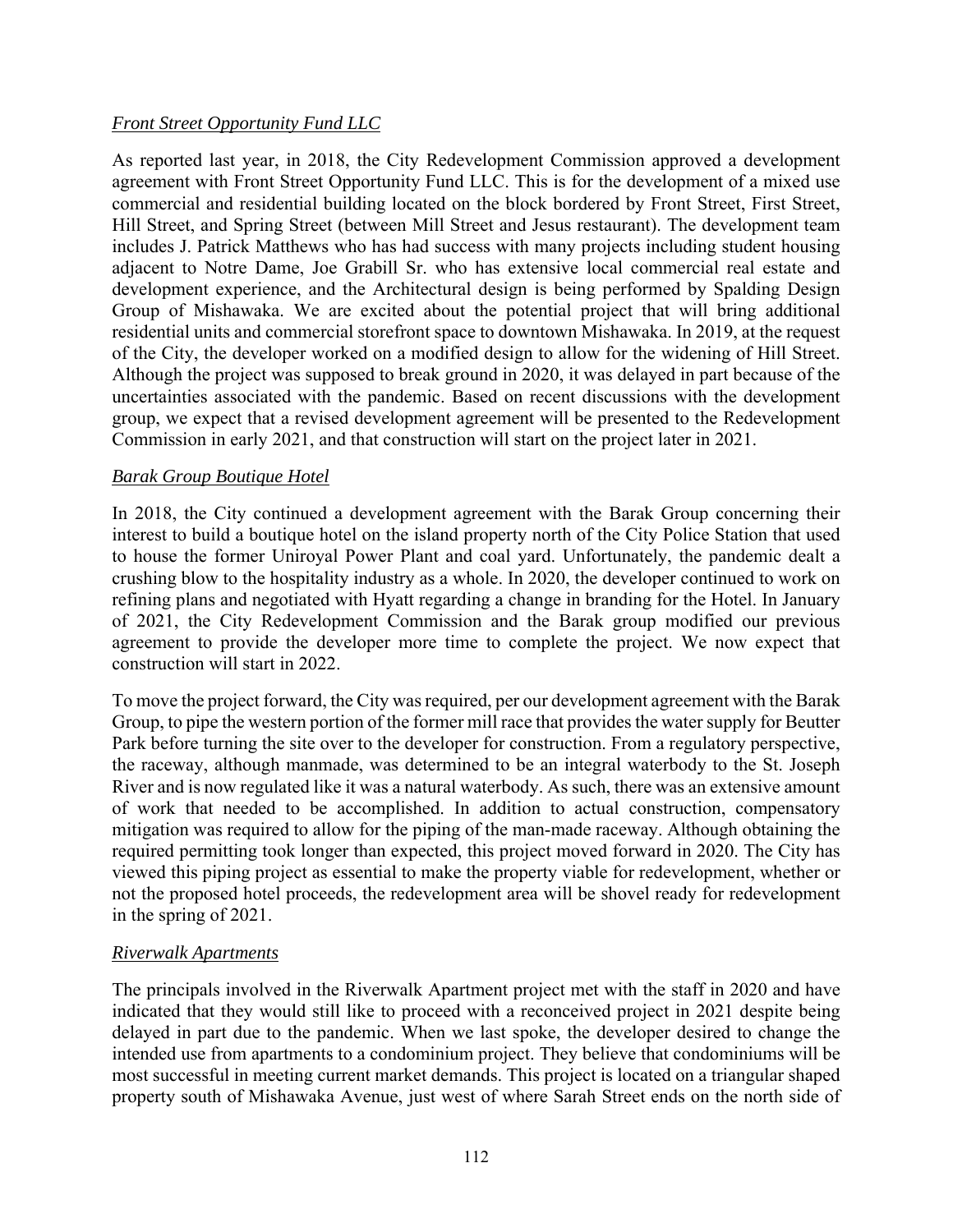the river. We expect that a new development agreement will be submitted in 2021 that would allow for the change in use and update project timelines.

### *Murphy-Rice Office Building*

Despite the pandemic, 2020 did see some construction resulting from a public/private partnership. In 2020, construction began and was substantially completed for a 1.2-million-dollar office building project on the northwest corner of the intersection of Spring Street and First Street. This is property that had been owned by the Redevelopment Commission for many years. Although it is a small parcel, the two-story modern office was the perfect complement to the block and our continuing efforts to revitalize downtown Mishawaka. As part of the City's master redevelopment plan for the downtown, the City purchased a series of homes and properties to create a parking area that was essential to give development potential to the former Carnegie Library. Without convenient parking, uses of the historic building would have been extremely limited. As part of the creation of this parking area, the City retained a small property for building on the east side of this parking area. The Murphy-Rice office was the perfect complimentary use to complete this redevelopment block because the office use does not have a need for parking on nights and weekends when the restaurant is the busiest.

### **Public Works Projects**

The City is committed to serving the Mishawaka community through its support of various public works projects designed to enhance our citizen's quality of life. During 2020, the Planning Department was responsible for directing private firms and assisting other City departments on several significant public works projects.

### *Mishawaka Riverwalk*

The Mishawaka Riverwalk continues to be the cornerstone for many of the City's redevelopment efforts. It connects neighborhoods and parks by taking advantage of the City's greatest natural resource, the St. Joseph River. The Mishawaka Riverwalk also adds value to existing homes and neighborhoods and will undoubtedly be a source of pride for Mishawaka's citizens for generations to come.

### *Riverwalk – Race Street to Cedar Street Bridge*

In 2018, we worked with our consultant DLZ to apply to receive federal funding for the widening of the Cedar Street Bridge to accommodate a wider protected walkway on the west side of the bridge. We received word that the funding for this close to four-million-dollar project was approved. Since that approval, construction that had been estimated to start in 2024 has been moved up to 2023. In 2018, the City also began negotiating with property owners on the south side of the river between Race Street and Cedar Street on the south side of the river. A total of eight additional parcels are required to make this Riverwalk connection.

Over the course of 2020, the City was able to obtain three additional properties required for this connection. Acquisition of the additional two properties remaining is in process and is expected to be completed in the first half of 2021. Construction of this phase could begin as soon as the fall of 2021.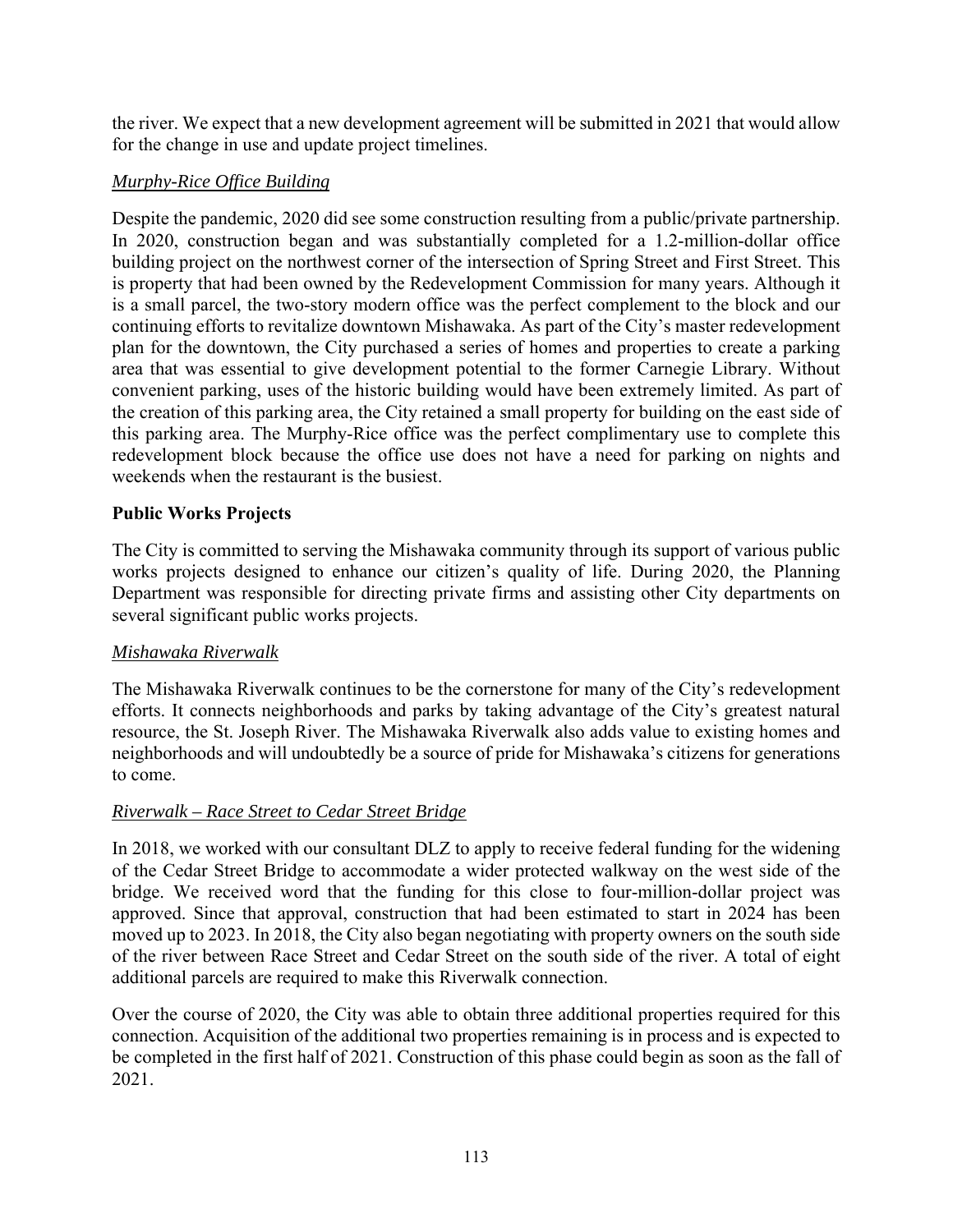### *Battell Park – Veterans Plaza*

In 2020 the City was able to fully complete and dedicate Veterans Plaza at Battell Park. Although the long term the plan is to build a memorial walkway, funding limitations narrowed the scope of this project to just the monument restoration and creation of the plaza. The project included relocating and restoring the Civil War Monument and creating a gathering place with a flag array honoring each branch of the military. The project started in the spring of 2019 and was substantially complete by Veterans Day 2019, with the exception of the monument. The estimated restoration time for the monument was approximately a year and our plan had always been to rededicate the monument and plaza as part of our Memorial Day parade in 2020. However, because of the pandemic, the Memorial Day parade was cancelled. We were able to rededicate the monument on Memorial Day thanks to a small group of dedicated veterans.

#### *Founder's Circle*

In 2020, the City contracted with the Robert Henry Corporation to build Founder's Circle in Beutter Park. When the park was designed and constructed in 2004, an area of the park was reserved for a future art installation. As constructed this area of the park had been lawn area that was surrounded by a circular crushed granite path. This path and area had remained unfinished until now.

Founder's Circle was created to memorialize the founding of our city and memorialize key figures in our history. The City of Mishawaka's early history was shaped by industrialists, politicians, and even the clergy. The most significant of them are memorialized in "Founder's Circle" which will include plaques surrounded by a walk with benches. This is another special unique space that has been created within Beutter Park.

It is now also the now permanent home of the City's Perkins Windmill which was previously temporarily displayed at the traffic circle at the intersection of Front Street and Spring Street. This space was chosen because the windmill was actually made on this site where the former Perkins Windmill factory once stood. This \$150,000 project will be completed in the spring of 2021 when the permanent plaques are put in place.

#### *Central Park Picnic Area*

In 2020, the City contracted with the Robert Henry Corporation to build the Central Park Picnic Area. When the City completed the Central Park Bandshell, the main concert venue for larger concerts shifted from Beutter Park to Central Park. With that move, there became a greater need for permanent seating with a view to the stage. This \$350,000 project created the permanent seating area at the north side of the concert lawn in Central Park. The picnic area is terraced in two levels to provide better views to the stage. The area was also designed to have



*Central Park Picnic Area – Fall, 2020* 

restricted access during special concert events where alcohol can be served. The area is a special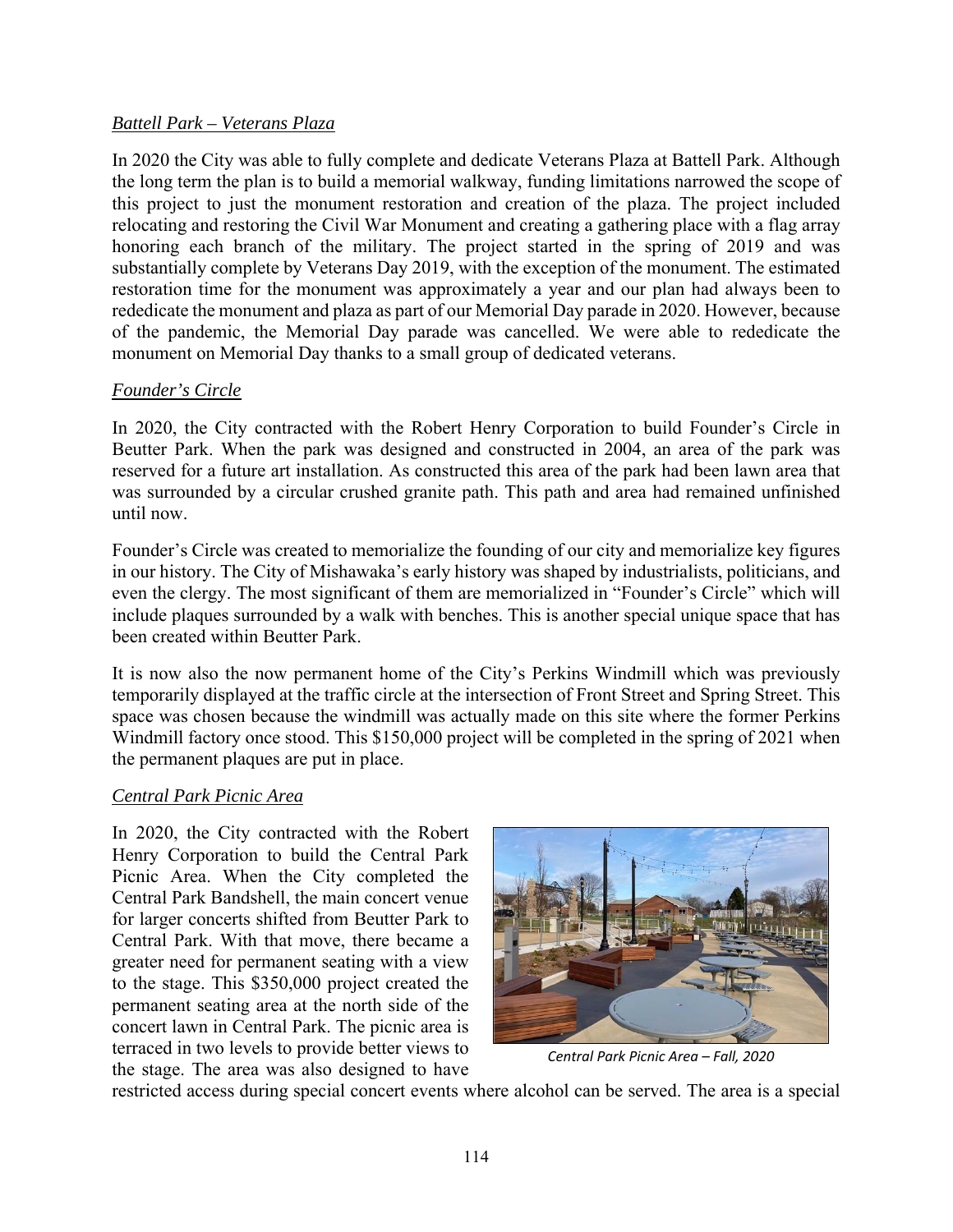place with decorative furnishings, ornamental lighting, colored concrete paving, and contains charging stations for electronic devices.

#### *Gleissners' Pointe*

In 2020, the City completed a small fishing/seating area and garden on the south side of the river, just west of the cable-stayed pedestrian bridge. The project was completed as part of the infrastructure project, Phase 1 of Ironworks Plaza. The area was designated as Gleissners' Pointe in honor of the Gleissner family that has contributed many years public service to the City over multiple generations. Members of the Gleissner family's service included multiple City Councilman, firefighting, teaching, and service to the City's Park Department.



*Gleissners' Pointe Dedication – July, 2020* 

### *Liberty Mutual – New Municipal Services Building*

As was noted last year's report, in January of 2020 the City acquired the former Liberty Mutual call center building located at 100 Lincolnway West in the heart of downtown. The building was purchased to construct a new City Hall. At the time, we concluded that if acquired and renovated, the building would provide a unique opportunity to better serve the public by not only combining three separate buildings into one for efficiency (Moving City Hall, Police, and the Mishawaka Utilities Business Office), but it would also better serve the public simply by its central location. It is directly across the street from the County Services building and a block away from the public library in the heart of our historic downtown. It also has the ability to open up hundreds of formerly private parking spaces for public use which is becoming more critical as we redevelop and bring new events and activities downtown.



*Liberty Mutual Building, 100 Lincolnway West – Summer of 2019*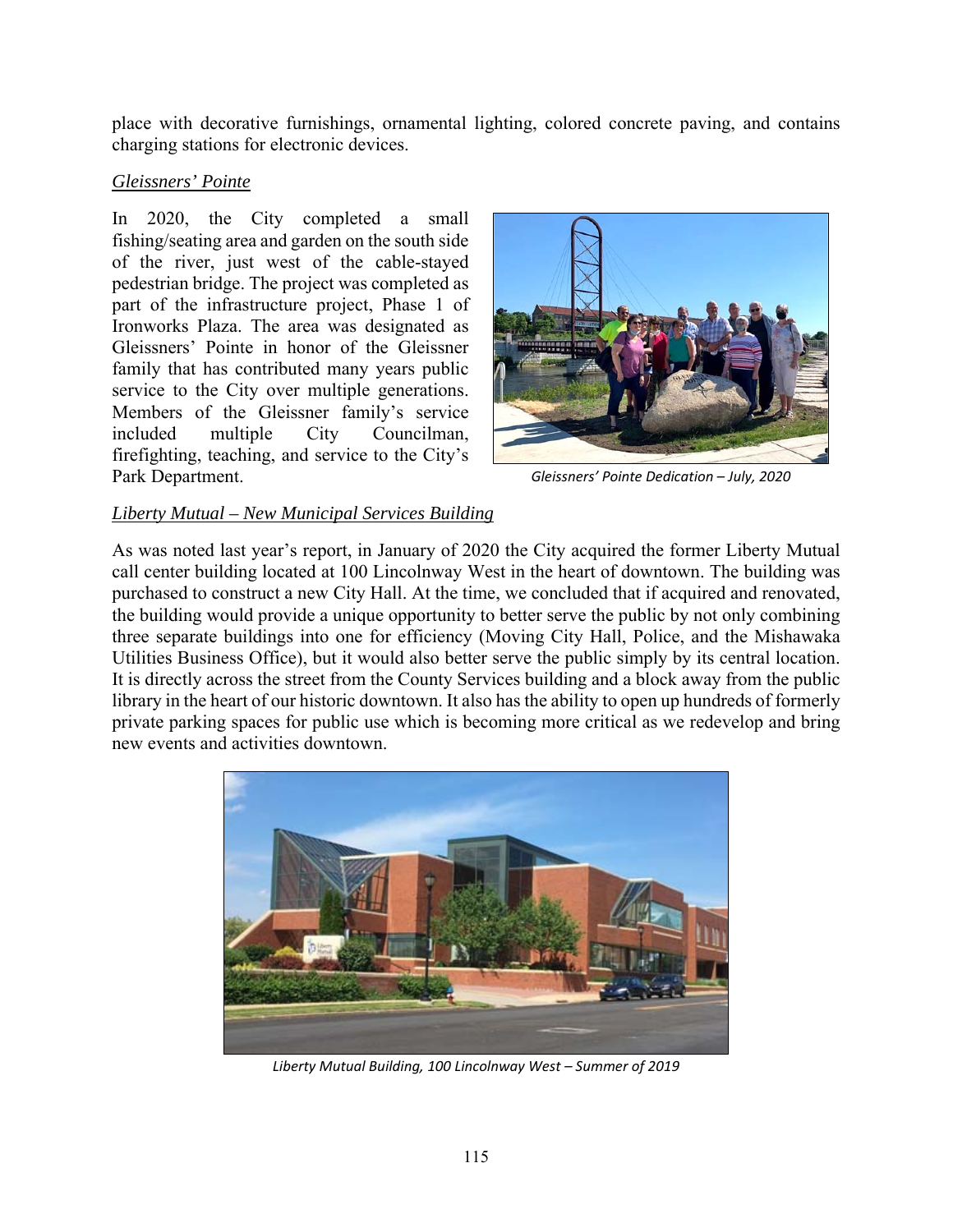As part of the agreement with the City Council, the Administration agreed to list the building for sale once it was acquired on the chance that there was a large user that might be interested in the building that would bring a significant amount of investment and jobs to the City. The City listed the building with NAI Cressy for what had been its assessed value. After listing the building from February through May of 2020, there were no serious inquiries. At that time, the City took the building off the market and continued full speed on developing construction plans for the renovation.

In 2020, we worked with Alliance Architects and a talented group of consultants to create construction plans for the renovation. Given the size and complexity of the project, the plans were just completed in February of 2021. Also in 2020, following an open request for proposal process, the City hired Weigand Construction to be the Construction Manager as Constructor (CMc) for the project. The City Council also approved a bond issue for the Mishawaka Utilities Electric Division which included a significant amount of funding for the City Hall project as part of the planned replacement of the Mishawaka Utilities Business office in the new building. Construction should begin in spring of 2021 and the newly renovated building, once completed in 2022, will not only dramatically modernize and improve the image of downtown Mishawaka, it should increase activities that will benefit existing businesses and foster additional redevelopment.

### **2020 Activity of Commissions and Boards**

### *Plan Commission*

A total of 65 petitions were filed before the Plan Commission in 2020. This is 19 more than the 46 petitions received in 2019. In comparison our filings are still significantly lower than the peak of 104 petitions filed in 2007. Petitions for 2020 included 26 rezoning/annexation requests, 23 final site plans and 16 Plats/Re-plats.

## *Board of Zoning Appeals*

The Board of Zoning Appeals heard a total of 59 appeals in 2020. This is 8 more than the 51 appeals heard in 2019. Although this is a slight increase when compared to 2019, the activity of the Board has historically varied and is not directly related to construction trends.

| 2020 Plan Commission   |                       |                      |  |
|------------------------|-----------------------|----------------------|--|
| <b>Matthew Lentsch</b> | President             | Mayor Appt.          |  |
| Christopher Tordi      | <b>Vice President</b> | Park and Rec. Board  |  |
| Dale Freeman           | Member                | <b>BPWS</b>          |  |
| Chris Jamrose, PE      | Member                | <b>City Engineer</b> |  |
| Murray Winn            | Member                | Mayor Appt.          |  |
| Nick Troiola           | Member                | Mayor Appt.          |  |
| Chris Nebalski         | Member                | Mayor Appt.          |  |
| Kathy White Gadacz     | Member                | Mayor Appt.          |  |
| Dale (Woody) Emmons    | Member                | Common Council       |  |

| 2020 Board of Zoning Appeals |            |  |
|------------------------------|------------|--|
| Marcia Wells                 | Chair      |  |
| Christopher Tordi            | Vice Chair |  |
| <b>Larry Stillson</b>        | Member     |  |
| Charles Krueger              | Member     |  |
| Joel Dendiu                  | Member     |  |

## *City of Mishawaka Historic Preservation Commission*

The Planning Department serves as the staff for the City of Mishawaka Historic Preservation Commission. The Historic Preservation Commission, established in 1991, is charged with preserving and promoting the historical past of Mishawaka. The Commission, a nine-member appointed board, is responsible for the designation of local single and multiple site historic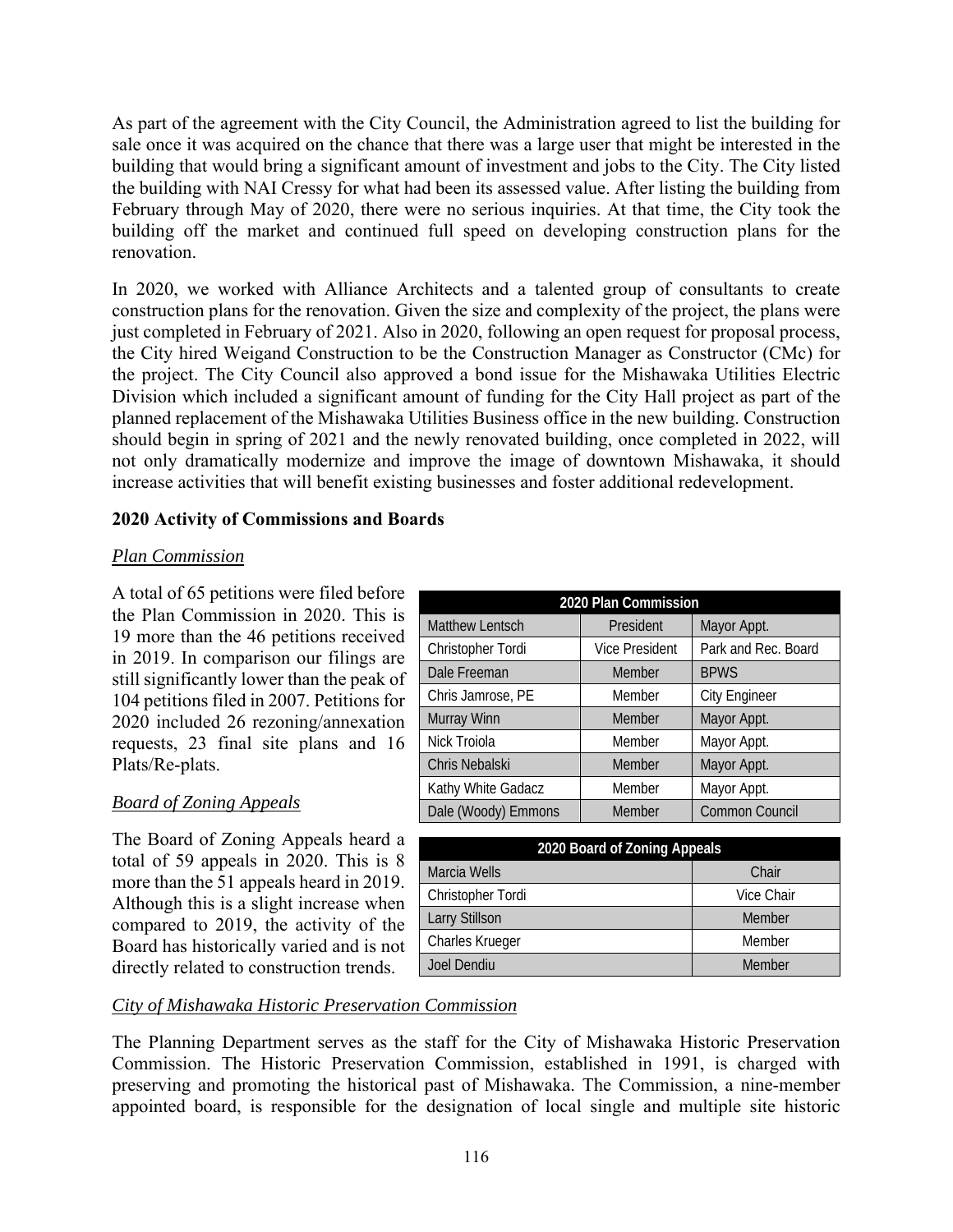districts, the nomination of sites to the National Register of Historic Places, and the promotion of local historic preservation related activities and events.

An overview of the 2020 activities and accomplishments are as follows:

Three Certificates of Appropriateness were approved in 2020:

- 1. Addition of a detached 2-car garage and fencing, and the removal of pavement and landscaping at 318 E Third Street (Dodge Old People's Home).
- 2. Replacement of garage doors at 624 W Mishawaka Ave (Webster Gering House)
- 3. Replacement of garage doors at 2402 Lincolnway East (Riviera Place)

The Normain Heights neighborhood, designated as a Conservation District in 2018, was successfully maintained as such at the three-year anniversary.

The Historic Preservation Commission, at the suggestion of Indiana Landmarks and following other local municipalities, created a process for removal of historic district designation, also known as dedesignation.

In March, we had the opportunity to tour the four buildings that make up the St. Joseph Catholic Church Parish.

The April and May meetings were cancelled while City Hall was closed to the

| <b>Historic Preservation Commission</b><br><b>Members</b> | Advisory<br><b>Members</b> |
|-----------------------------------------------------------|----------------------------|
| Doug Merritt, Chairman                                    | Alan Grzeskowiak           |
| David Eisen, Vice Chairman                                | <b>Thomas Morris</b>       |
| <b>Mike Bultinck</b>                                      | <b>Jason Stoller</b>       |
| <b>Terry DeMaegd</b>                                      |                            |
| Jennifer Johns                                            |                            |
| <b>Shirley McAlister</b>                                  |                            |
| <b>Nancy Seidler</b>                                      |                            |
| Faye Sullivan                                             |                            |
| Kate Voelker (Common Council)                             |                            |

public because of the pandemic. However, the Commission was still able to distribute approximately 50 yard signs, promoting National Historic Preservation Month awareness. By August, we were able to be included in the Senior Night Out event, presented by the Parks Department.

Due to COVID-19, several educational opportunities were cancelled. Indiana Landmarks provided monthly educational sessions. In October, Secretary Christa Hill attended the National Trust for Historic Preservation's virtual conference and shared the session on "Preservation Planning for Commissions and Community Nonprofits" with the full Commission for Certified Local Government credit.

Bethel University has been selected as the newest site for the location of a historical marker (our fourth in as many years). Formerly known as Bethel College, the University was founded in 1947 and renamed Bethel University in 2019. Previously the site of a horse farm for a local Buick dealer, Bethel University has been impacting the greater Mishawaka community for over 50 years.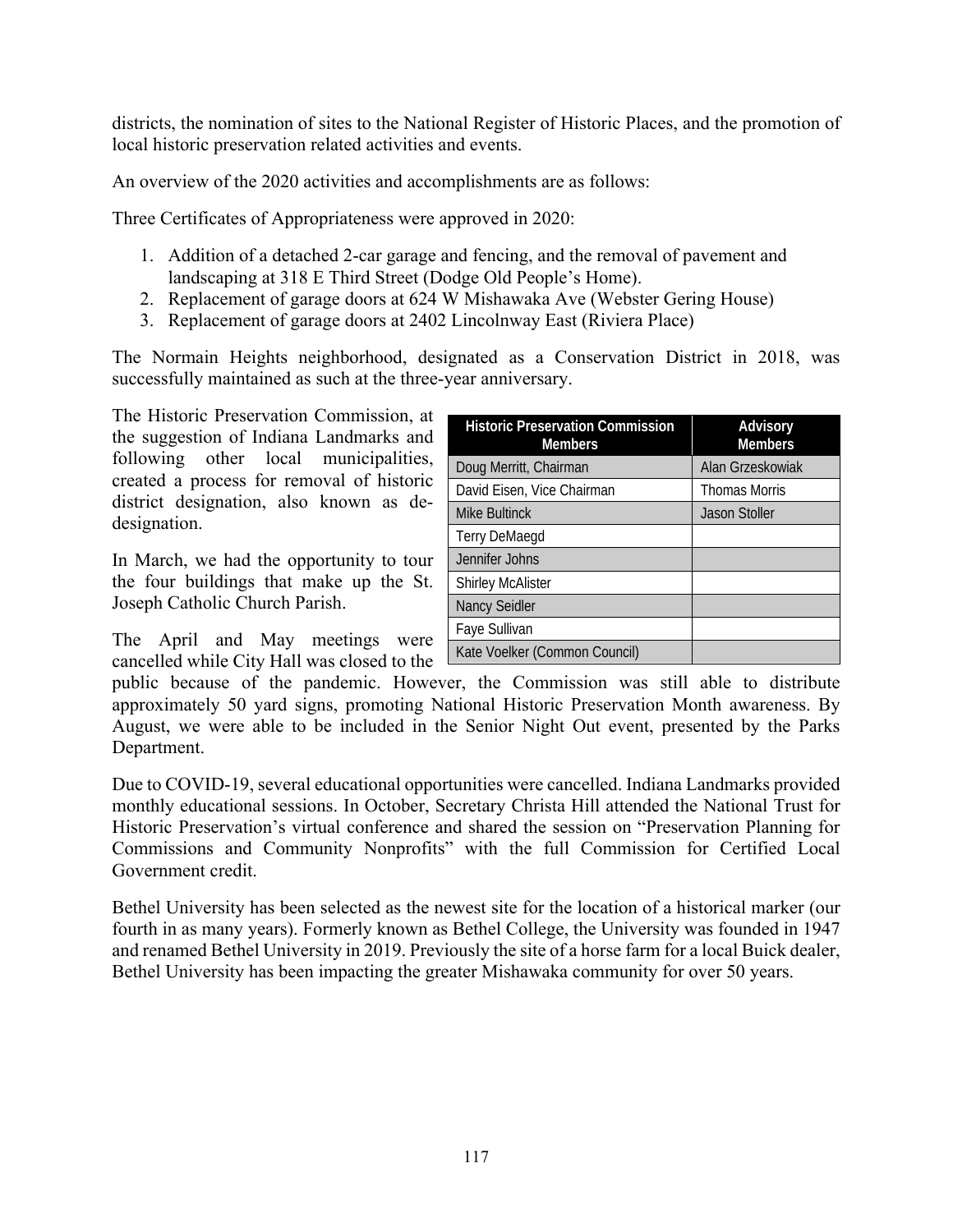

*(l‐r): Dr. Gregg Chenoweth, ‐ President of Bethel University; Alan Grzeskowiak ‐ Mishawaka Historic Preservation Advisory Member; Faye Sullivan ‐ Mishawaka Historic Preservation Commissioner; Kevin Blowers‐Technical Services Librarian; Emily Sherwood‐Director of Alumni Relations; Mayor Dave Wood.* 

#### **Zoning Enforcement and Administration**

Another responsibility of the Planning Department is the enforcement of our ordinances and responding to violations and complaints in a speedy and considerate manner. In addition to countless phone calls and personal contact with those in violation, the Department followed up by sending out letters addressing land use concerns, notices of violation and citation warnings. Welcome letters, with sign code information, were mailed to new businesses opening in Mishawaka. Because of the pandemic and the need for businesses to place temporary yard signs to identify if they were open or closed, or other drop off and pick up requirements due to the pandemic, the department did not enforce the provisions of the ordinance regarding temporary signs in 2020. Once the pandemic restrictions are predominantly lifted in 2021, the Department will provide notice to all businesses on when enforcement of these provisions will resume as normal.

#### **Economic Development**

The Planning Department is also responsible for organizing and implementing programs and initiatives aimed at retaining local businesses and assisting them to grow and benefit the greater community. In 2020, the City continued to work with the St. Joseph County Chamber of Commerce to better clarify roles and responsibilities to help respond to State leads and responses to requests. The Chamber serves as the Lead Economic Development Organization for St. Joseph County. In 2020, the Department continued to actively participate in the process for Regional Cities of Northern Indiana.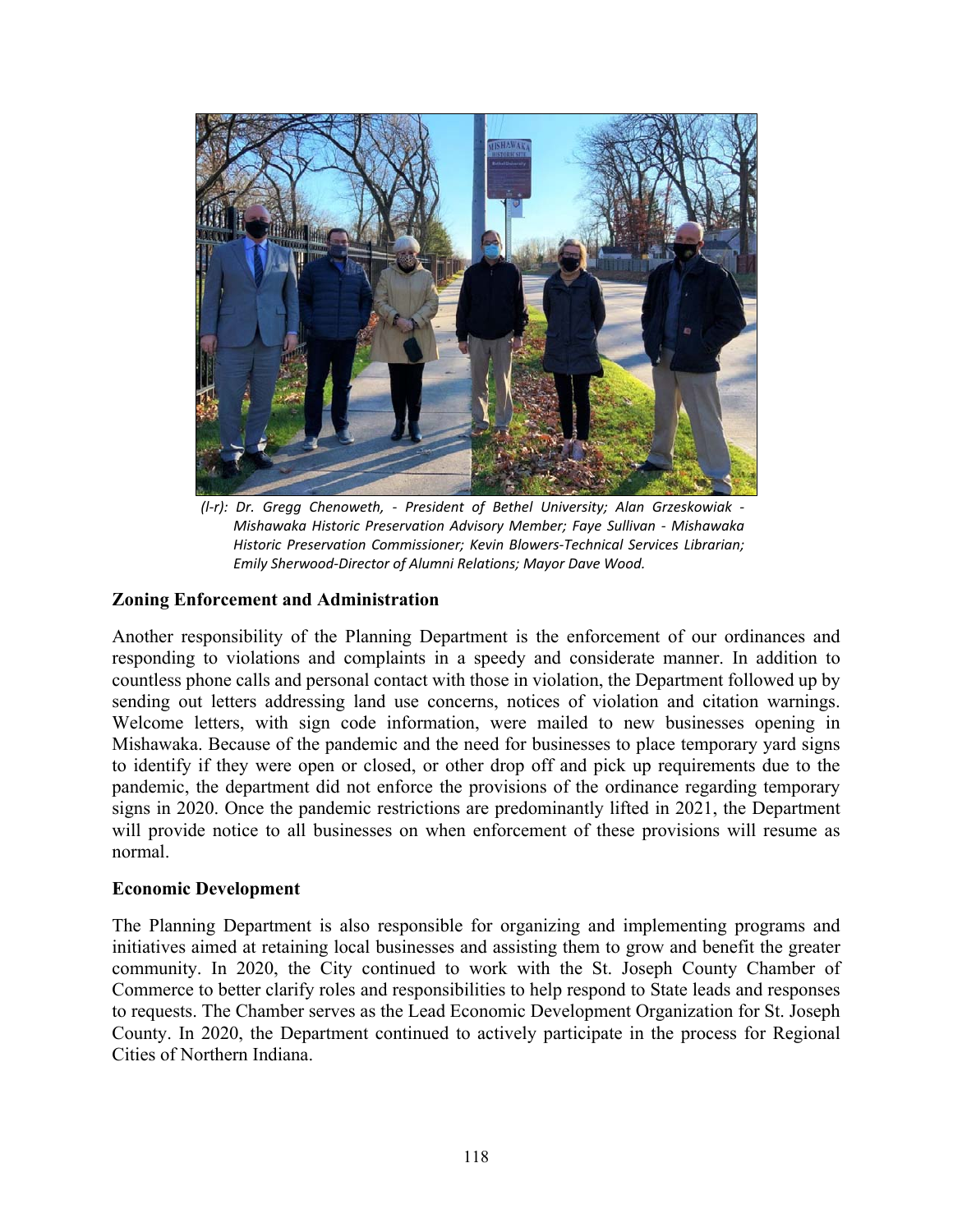### **Tax Abatements**

The City Planning Department is responsible for reviewing and administering the tax abatement program of the City. This includes performing annual compliance reviews and presenting applicable information to the Mishawaka Common Council.

The City of Mishawaka awards tax abatements on commercial real estate and personal property taxes to corporations involved in new capital investments and facility expansions that will further the economic development of the Mishawaka community.

Unlike other communities that use ordinances with metrics to determine when tax abatements are warranted, Mishawaka reviews each abatement individually. As part of this discretionary process, Mishawaka looks at the past history of our abatements for precedent. In addition, rather than just looking at a metric that uses a combination of new job creation and capital investment, Mishawaka also looks closely at the market area of the company reserving most abatements to those businesses who are competing outside the greater South Bend/Elkhart region. The City also uses abatement as a redevelopment tool to encourage capital investment in areas of the City that need incentives to realize full potential and be competitive. By comparison, Mishawaka is conservative on its granting of abatements and has historically approved fewer than our surrounding municipalities. No new tax abatements were submitted and approved in 2020.

Since 1986, the City has approved a total of 60 tax abatements for 40 different companies. Currently, there are 9 active abatements in the City including the following companies: BD Development LLC (St. Joseph Hospital Medical Office Building), Long Term Care Investments LLC, WellPet LLC, Barak River Rock LLC, Patrick Industries, River Walk Development Group LLC, Jamil Packaging Corporation, and Lippert Components. The City Planning Department is responsible for reviewing and administering the tax abatement program of the City. This includes performing annual compliance reviews and presenting applicable information to the Mishawaka Common Council.

### **COVID-19 Recovery**

2020 proved to be a challenging year for the City, State, and Country. Most of the challenge came from, or were exacerbated by, the impacts associated with the COVID-19 pandemic. According to the Centers for Disease Control and Prevention (CDC):

*"Coronavirus disease 2019 (COVID-19) is caused by a new coronavirus first identified in Wuhan, China, in December 2019. Because it is a new virus, scientists are learning more each day. Although most people who have COVID-19 have mild symptoms, COVID-19 can also cause severe illness and even death. Some groups, including older adults and people who have certain underlying medical conditions, are at increased risk of severe illness".* 

As of February of 2021, the United States has had close 28 million confirmed cases and a half a million deaths due to this global pandemic. Over the same period of time, Indiana has had over 650,000 confirmed cases and close to 12,000 deaths. St. Joseph County has had over 400 deaths that included some of our own Mishawaka extended family.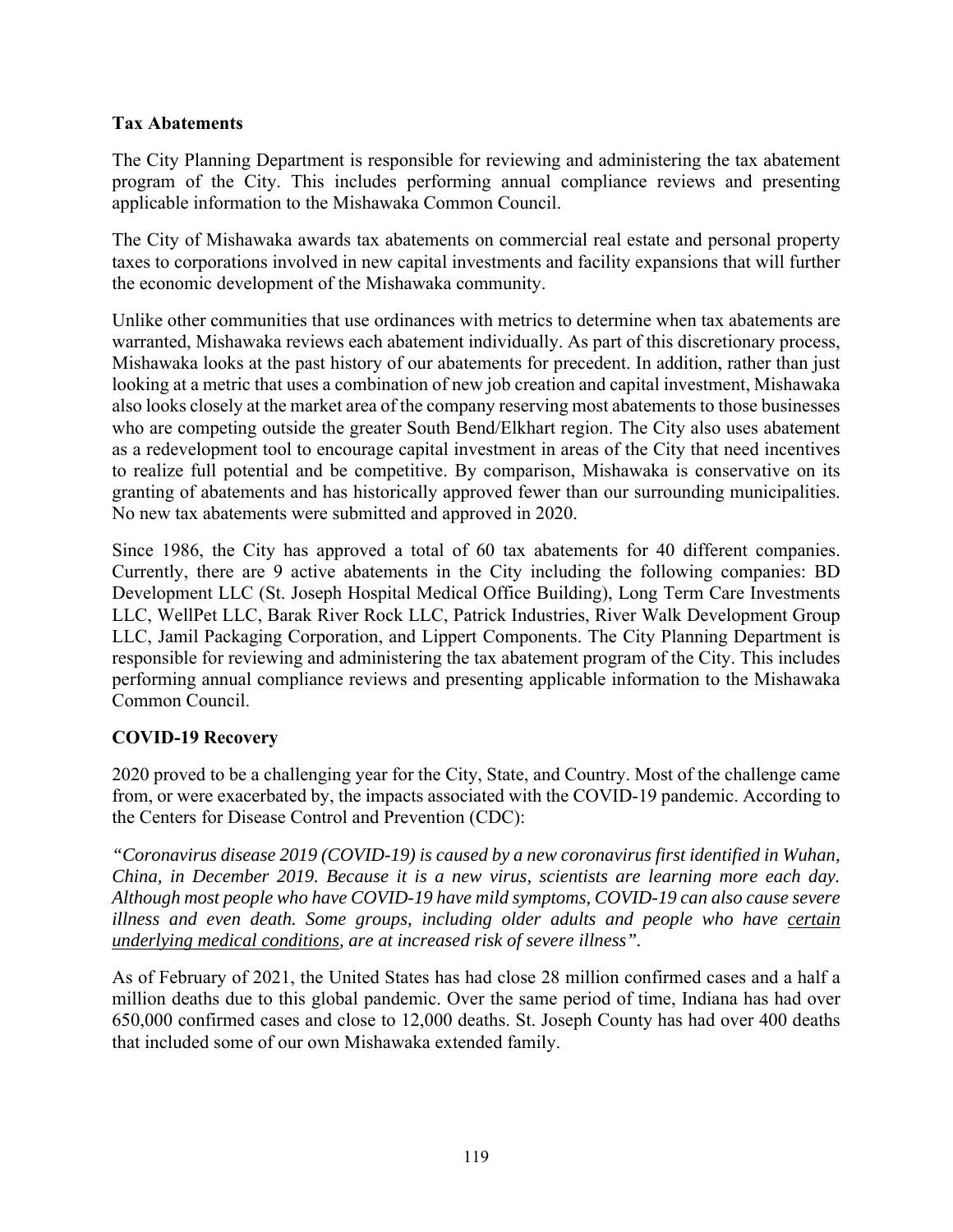By March of 2020, it was clear that the disease could not be reasonably controlled without drastic preventative measures. This was in part dictated by fear associated with the unknowns of a highly contagious and potentially deadly virus.

At that time, schools shut down and started to go virtual. People began hoarding basic essentials like food and toilet paper. Federal, state and county directives and guidance came down that at times were unclear or in conflict with one another. At that time, decisions were made as to what was an essential business or activity. As a result, many businesses were temporarily shut down. Other essential businesses had to significantly alter how they did business.

Local government provides services that are as essential as any. Public safety is required no matter what the crisis. Utilities such as water, wastewater, and electric became even more valuable to those living in the City. To provide these services, all other City Departments still needed to function to support the other departments and basic governmental duties.

The City never closed throughout this period. To make sure that we were in compliance with all safety protocols, various buildings were open only to staff, sometimes with rotating shifts to ensure entire departments could not be shut down by a single outbreak. At City Hall, notices were posted that required appointments for service. This afforded time for each City Department to prepare a COVID response plan to develop procedures and precautionary measures to insure to the best of our ability that essential City services could continue without interruption.

To address the impacts of the crisis, Mayor Wood directed a multifaceted approach relative to our City's recovery and directed the Planning Department to lead these initiatives. The three steps the City undertook included:

1) Targeted allocation of federal funding

The City was responsible for administering a special allocation of CDBG CARE funds in the amount of \$282,298. We allocated all of these funds to the City's sub recipients who provide a significant portion of the City's social safety net. Although the City could allocate some of these funds to cover our administrative costs, we felt these fund were better prioritized directly to services. Normally, we are limited by HUD and can only distribute a maximum of 15% to our subrecipients. That requirement has been waived relative to the use of these funds. A big positive was that these organizations are familiar with the income requirements/limitations of recipients as well as the reporting associated with the use of these funds which can be significant.

Our subrecipients included:

- Real Services for food and utility assistance.
- The Boys and Girls Club to address staffing costs associated with the COVID 19 crisis.
- The YWCA for administration costs, food supplies, protective equipment.
- School City of Mishawaka for funding a portion of their food program and for providing protective supplies.
- The Mishawaka Food Pantry for food, supplies, and assistance.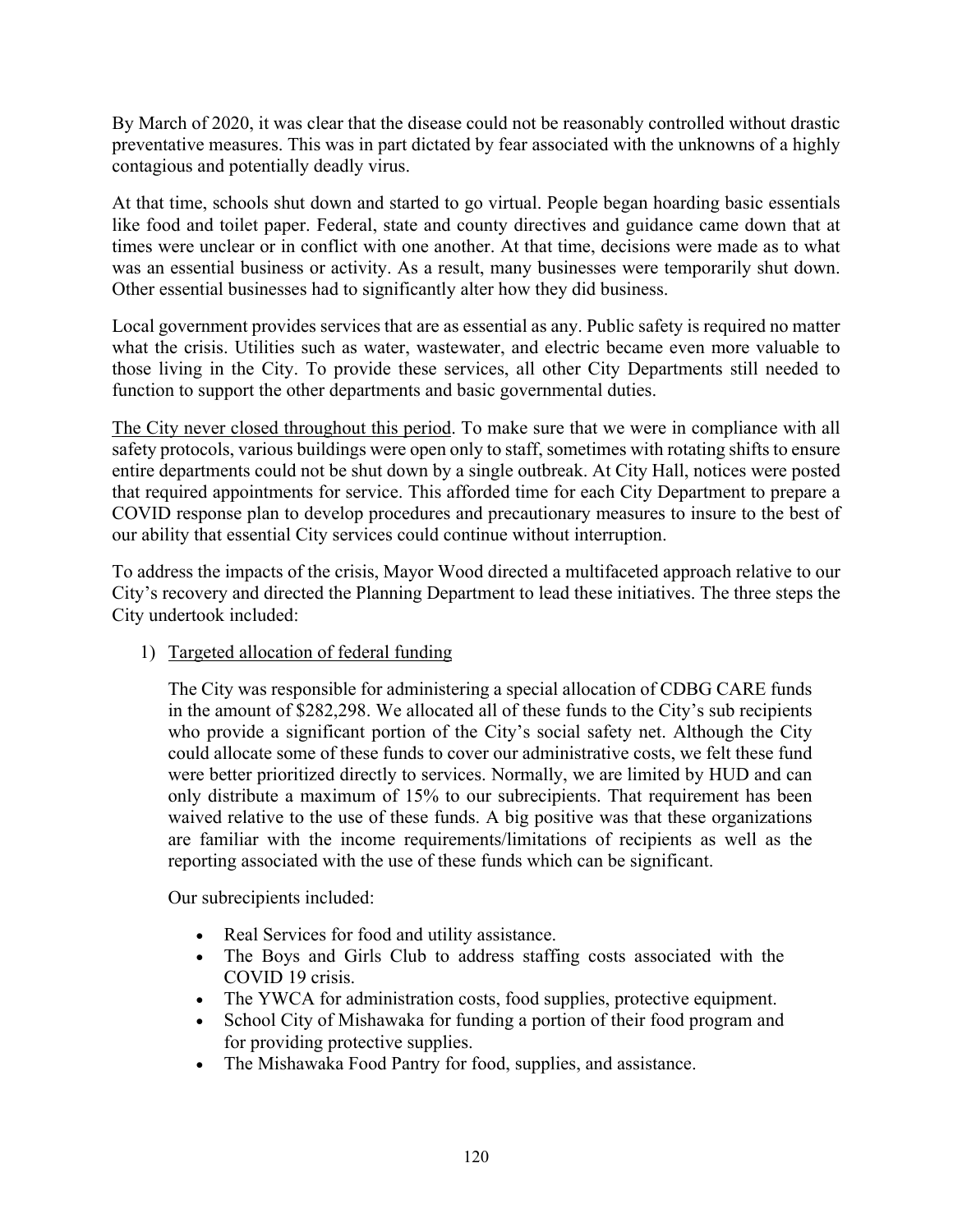#### 2) Small Business Loan Program

The City worked with our consultants Barnes and Thornburg and Baker Tilly to develop a small business loan program. An integral part of creating such a program was identifying where the funding will come from. There was very little ability to reprioritize dollars in the City's General fund needed to run the City, particularly with the projected revenue shortfalls associated with this crisis. The City's Tax Increment Finance District, by extending the start date of identified projects or doing a bond issue, had the ability to provide a reprioritization of funding, but TIF funds being limited to only capital improvements and similar expenses within the district couldn't be used directly. Although other communities have directly used TIF funds for loan programs given the unique nature of the crisis, the plan that Mishawaka created was developed on the recommendation of our consultants which included refunding a few past capital projects that could have been considered TIF eligible at the time, but where the City used other funds (local income tax, Economic Development Revenues) to fund the loan program. Specifically, the City refunded past/recent Twin Branch Park improvements and a sweeper purchase that is used to clean the Riverwalk. The justification is that Twin branch is adjacent to Lincolnway which was included in the district when it was amended in 2014, even though the park was not, and thus defensible. The sweeper is mechanical equipment which we typically stay away from using TIF funding for because other communities have had issues funding items such as police cars which clearly have use that extend beyond the area that make any potential funding from TIF fractional at best and raises questions in general regarding the use. In this case, the Riverwalk is entirely located in the TIF district which made refunding the purchase defensible. The total amount refunded was \$934,209. This was the maximum amount that could be readily justified by our consultants and freed up a funding source not only for a small business loan program, but also for other unforeseen/unplanned City expenditures.

The specifics of the loan program were worked out on the fly. The City immediately reserved \$500,000 of the reprioritized funds for the loan program not knowing how many businesses might ultimately take advantage of the program. The City also partnered with Lake City Bank to administer the loan program. In general, the City's intent was to limit these loans to small businesses who were significantly impacted by the crisis.

The following are the key characteristics that defined the program:

- Small businesses were defined as those who have under 2 million dollars a year in business.
- The maximum amount of a loan was \$10,000.
- The loan did not require any repayment over the first six months, and then would be repaid back at 0% interest over two years.

Ultimately, the loan program was only marginally successful in that only 6 businesses received loans for just under \$60,000. We think that the limited interest in the loans was in part due to other programs, particularly at the federal level, that provided outright grants of money that did not require payback to help businesses deal with the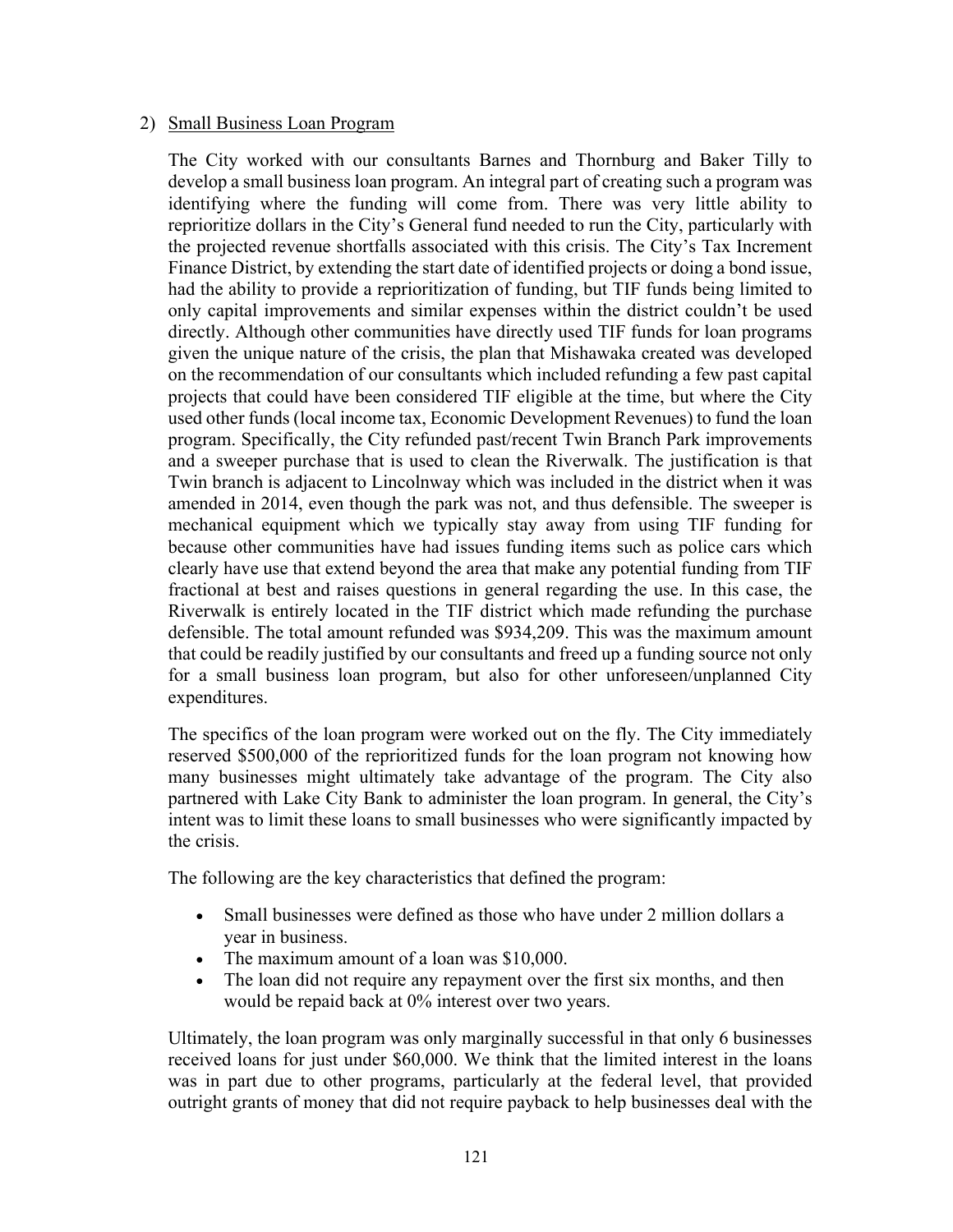pandemic impacts. At the local level, we chose not to pursue granting local tax money to one business over another and felt that this type of grant is better addressed through higher levels of government.

#### 3) Local Construction Stimulus

One of the impacts of the pandemic for the City of Mishawaka has been a drop in construction activity. Unfortunately, this drop in activity goes well beyond our borders. The pandemic has impacted construction activities across the country. In Mishawaka, many of the private sector construction projects that had been planned to begin in 2020 and 2021 that we were aware of have been delayed or have been cancelled.

Within our greater region, the University of Notre Dame has long been a stabilizing influence in economic downturns and has been able to proceed with large construction projects when others couldn't. Within the last 5 years it is estimated that Notre Dame invested roughly a billion dollars in its Campus Crossroads project. In addition to that project reaching completion, the pandemic has hit Notre Dame, school corporations, and other universities particularly hard financially. We know of few large capital construction projects that are moving forward at this time.

We have also heard that other government entities have pulled back spending and are holding projects given the uncertainties associated with the pandemic. As we discussed in the summer of 2020 when the small business loan program was created, we felt that the pandemic could have a negative long-term impact on construction trades because of the compounding effect of this lack of spending on capital projects. We saw this during the great recession where, based on market corrections, we lost many homebuilders and as a result many tradespeople were forced to change professions, retire, or move away from our region for work.

As part of the recovery for Mishawaka, we are proposing a stimulus bond through the City's consolidated Tax Increment Financing District. We feel that keeping the construction trades active will not only help them, but the activity will have a significant compounding effect on our overall economy. The suppliers, local restaurants, and service businesses will all see immediate and tangible benefits from this activity.

Choosing projects to move forward as part of the stimulus was not hard. We are proposing to accelerate projects to that have been in our capital improvement plans for years but have been waiting for us to assemble the cash to pay for them consistent with our past conservative practices.

Because of the slow down associated with the pandemic and the historically low cost of borrowing that exists right now, the City is proposing to undertake this stimulus bond issue to pursue 45 million dollars' worth of construction activity over the next two years. Although there is always a cost to borrowing, we believe the additional cost will be made up when you consider the inflationary costs of construction over time if we were to wait to assemble the cash to pay for these same projects.